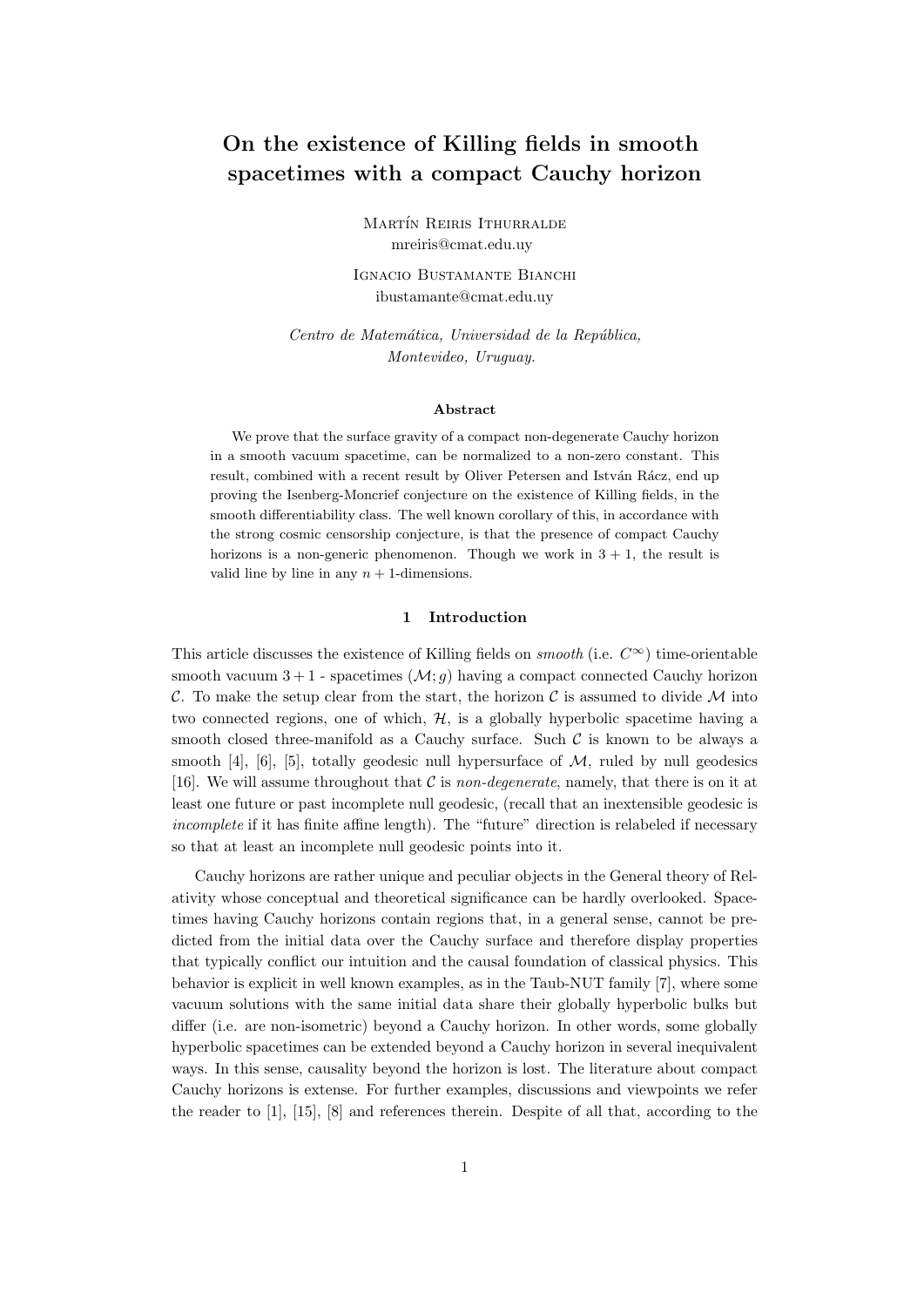strong cosmic censorship conjecture, Cauchy horizons are objects that should not exist generically, more specifically: generic<sup>(1)</sup> smooth vacuum initial data should give rise to unique inextensible maximal globally hyperbolic spacetimes, hence without any kind of horizon, (see for instance Geroch-Horowitz in [2]).

In 1983 James Isenberg and Vincent Moncrief started a series of seminal investigations [9], [3], [10], [11] to demonstrate that smooth vacuum spacetimes with compact Cauchy horizons, as those of the Taub-NUT vacuum solutions, always have a Killing field [9]. As spacetimes with Killing fields are non-generic, a proof of the Isenberg-Moncrief conjecture, (as we will call it from now on), would imply that (at least) compact Cauchy horizons are non-generic objects either. Though still far from strong cosmic censorship (because Cauchy horizons could be non-compact), a proof of the Isenberg-Moncrief conjecture would provide further support to it.

Despite of the significant progress achieved in the series of works [9], [3], [10], and [11], that showed in particular the existence of Killing fields for analytic vacuum spacetimes with non-ergodic horizons<sup> $(2)$ </sup>, the general proof of the conjecture for smooth spacetimes has been so far elusive. In this article we conclude the Isenberg-Moncrief program by proving a missing technical point that together with recent breakthroughs by Petersen and R $\acute{a}$ cz in [13] and by Petersen in [12] end up proving the conjecture in the smooth differentiability class of vacuum spacetimes. We discuss all that in the following lines.

As in the beginning of the introduction, assume that  $(M; g)$  is a time-oriented spacetime with a compact Cauchy horizon  $\mathcal{C}$ , (hence, as said,  $\mathcal{C}$  is a smooth null and totally geodesic hypersurface). Assume for the moment too that that  $\mathcal C$  is a Killing horizon, that is, there exists a Killing field K on  $H$ , that when restricted to C is null, non-zero and tangent to it. Under these hypotheses it is well known that  $\nabla_K K = \kappa K$  where  $\kappa$  is a constant known as the surface gravity (see [16], Ch. 12.5.). If  $\kappa \neq 0$  then the horizon is non-degenerate (see Proposition 2 below) and one can scale  $K$  if necessary to have,

$$
\nabla_K K = -K.\tag{1.1}
$$

Thus, a necessary condition for  $C$  to be a non-degenerate Killing horizon is the existence of a smooth null vector field K over C satisfying  $(1.1)$ . What is remarkable is that this necessary property is also sufficient. For analytic spacetimes this fact was proved by Isenberg and Moncrief already in  $[9]$  (it must be assumed that K is analytic too). For smooth spacetimes instead it is the result of a new breakthrough by Petersen-Rácz in [13]. Furthermore, also for smooth spacetimes, Petersen in [12] has shown that K also extends to a smooth Killing field on a neighbourhood of  $\mathcal C$  in the complement of  $\mathcal H$ . Thus, if  $(M; g)$  is smooth, K extends to a smooth Killing field on both sides of C. We summarize these last two results in the following Theorem.

**Theorem 1** (Petersen-Rácz [13], Thm. 1.2; Petersen [12], Thm. 1.4.). Let  $(M; q)$  be a smooth time-orientable vacuum spacetime with a compact connected Cauchy horizon C. Suppose that there exists a smooth null vector field K on C such that  $\nabla_K K = -K$ . Then,  $K$  extends to a smooth Killing vector field  $K$  all over the globally hyperbolic region  $H$ , and at least to a neighbourhood of the horizon, in the complement of  $H$ .

 $(1)$ Generic here means "on an open and dense set" of initial data.

 $(2)$  For the notion of ergodic horizon, that won't play any role here, see [9]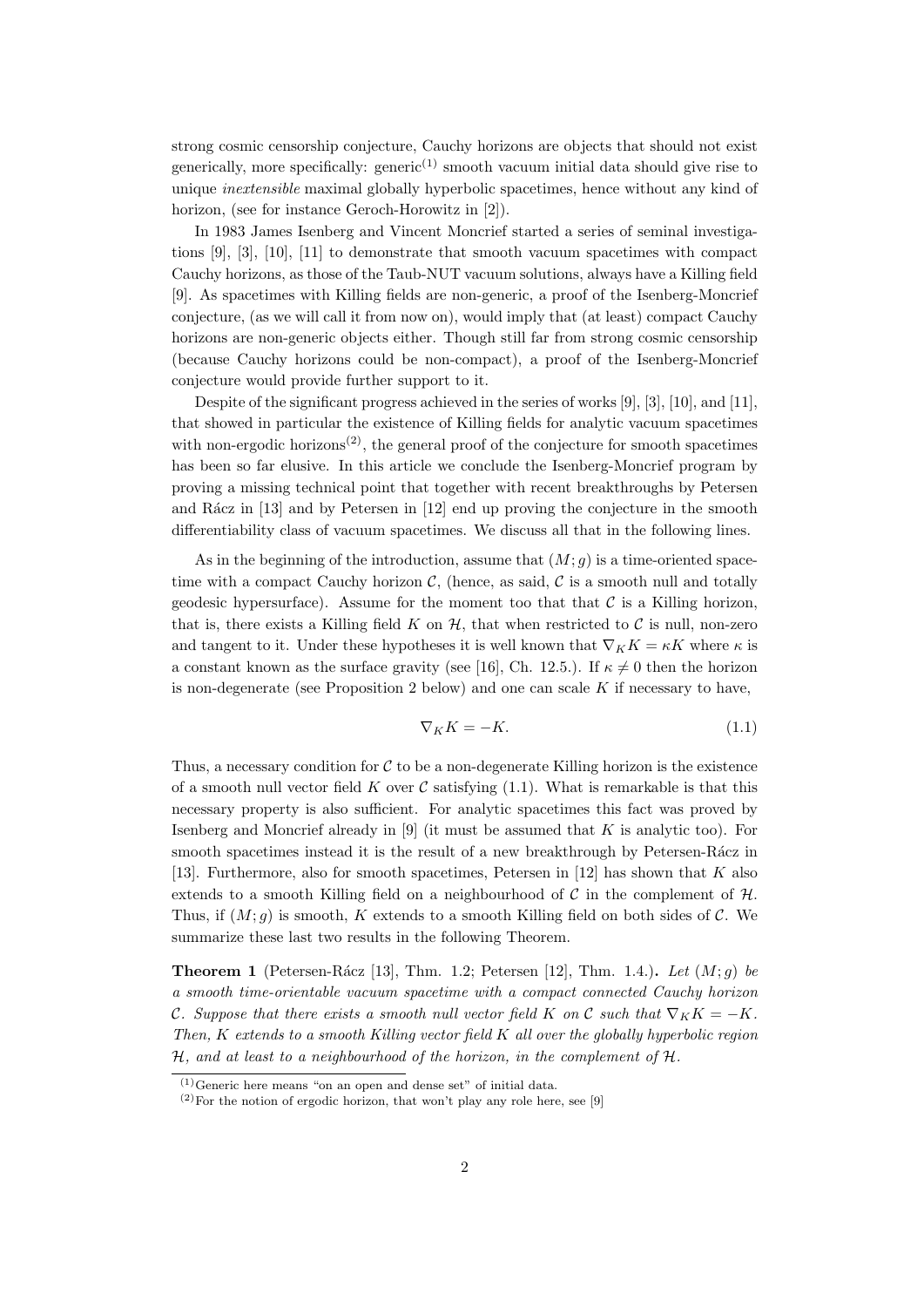This article is devoted exclusively to proving the existence of such smooth vector field K over C, tangent to the null generators and satisfying  $\nabla_K K = -K$ . After proving that, the Isenberg-Moncrief conjecture in the smooth class of vacuum spacetimes follows as a corollary to Theorem 1. For analytic spacetimes, Isenberg and Moncrief succeeded in proving the existence of an analytic  $K$  in all possible scenarios they considered (depending on the orbital type of the null generators), except when the horizon is ergodic (see [9]). In all instances, the construction relied on a suitable implementation of a so called "ribbon" argument. Our construction here also follows a ribbon argument, however with certain new ingredients that we explain later. Contrary to the Isenberg and Moncrief constructions of  $K$ , the analysis here is general and does not depend on the orbital structure of the null generators.

Sometimes, the existence of  $K$  is phrased as saying that "the surface gravity can be normalized to a non-zero constant" (see Def. 1.1 in [13]). We used this expression inside the abstract.

We proceed now to explain below how to carry over the task of finding  $K$ . We begin by establishing an equivalence that will turn out to be rather useful.

**Proposition 2.** If a non-necessarily smooth, null and nowhere zero vector field  $\tilde{K}$  on C satisfies

$$
\nabla_{\tilde{K}} \tilde{K} = -\tilde{K},\tag{1.2}
$$

then every future null geodesic is incomplete and for every  $p \in \mathcal{C}$ .  $\tilde{K}(p)$  is the only future null vector at p such that the null geodesic starting at p with velocity  $\tilde{K}(p)$ , has affine length equal to one.

Conversely, if all future null geodesics are incomplete, and if for every p in  $\mathcal C$  we define  $\tilde{K}(p)$  as the only future null vector such that the null geodesic starting at p with velocity  $\tilde{K}(p)$  has finite affine length one, the the resulting vector field  $\tilde{K}$  satisfies (1.2).

Note that if a non-necessarily smooth nowhere zero and null  $\tilde{K}$  satisfies (1.2) then  $\tilde{K}$  is necessarily smooth (i.e.  $C^{\infty}$ ) along the null generators, though of course not necessarily smooth along the directions transversal to them. Let us see now the proof of this equivalence.

Let  $\tilde{K}$  be a non-zero vector field on C, tangent to the null generators and satisfying (1.2). Let p be any point on C and let  $\gamma(s)$  be the null geodesic with  $\gamma(0) = p$  and  $\gamma'(0) = \tilde{K}(p)$ . Then  $\gamma'(s) = f(s)\tilde{K}(\gamma(s))$  for some smooth  $f(s)$ . Thus (1.2) implies  $f' - f^2 = 0$  and  $\gamma'(0) = \tilde{K}(p)$  implies  $f(0) = 1$ . Hence  $f(s) = 1/(1-s)$ , proving that the affine length of  $\gamma$  must be one. Then observe that if the geodesic  $\gamma(s)$  were to start instead with a different velocity  $\lambda \tilde{K}(p)$ , with  $\lambda > 0$  and  $\lambda \neq 1$ , then the affine length would be  $1/\lambda$ , hence different from one. We have then shown the direct implication of the proposition. We prove now the converse. So suppose that all the future pointing null geodesics on C are incomplete. Then, for any point p on C let  $\tilde{K}(p)$  be the only future null vector at p such that the affine length of the inextensible null geodesic  $\gamma(s)$ starting from p with velocity  $K(p)$  is equal to one. We will prove in what follows that then (1.2) must hold, that is  $\nabla_{\tilde{K}} \tilde{K} = -\tilde{K}$ . Again, let  $\gamma(s) : [0,1) \to \mathcal{C}$  be the future null geodesic on C such that  $\gamma(0) = p$  and  $\gamma'(0) = \tilde{K}(p)$ . We claim that along  $\gamma(s)$  the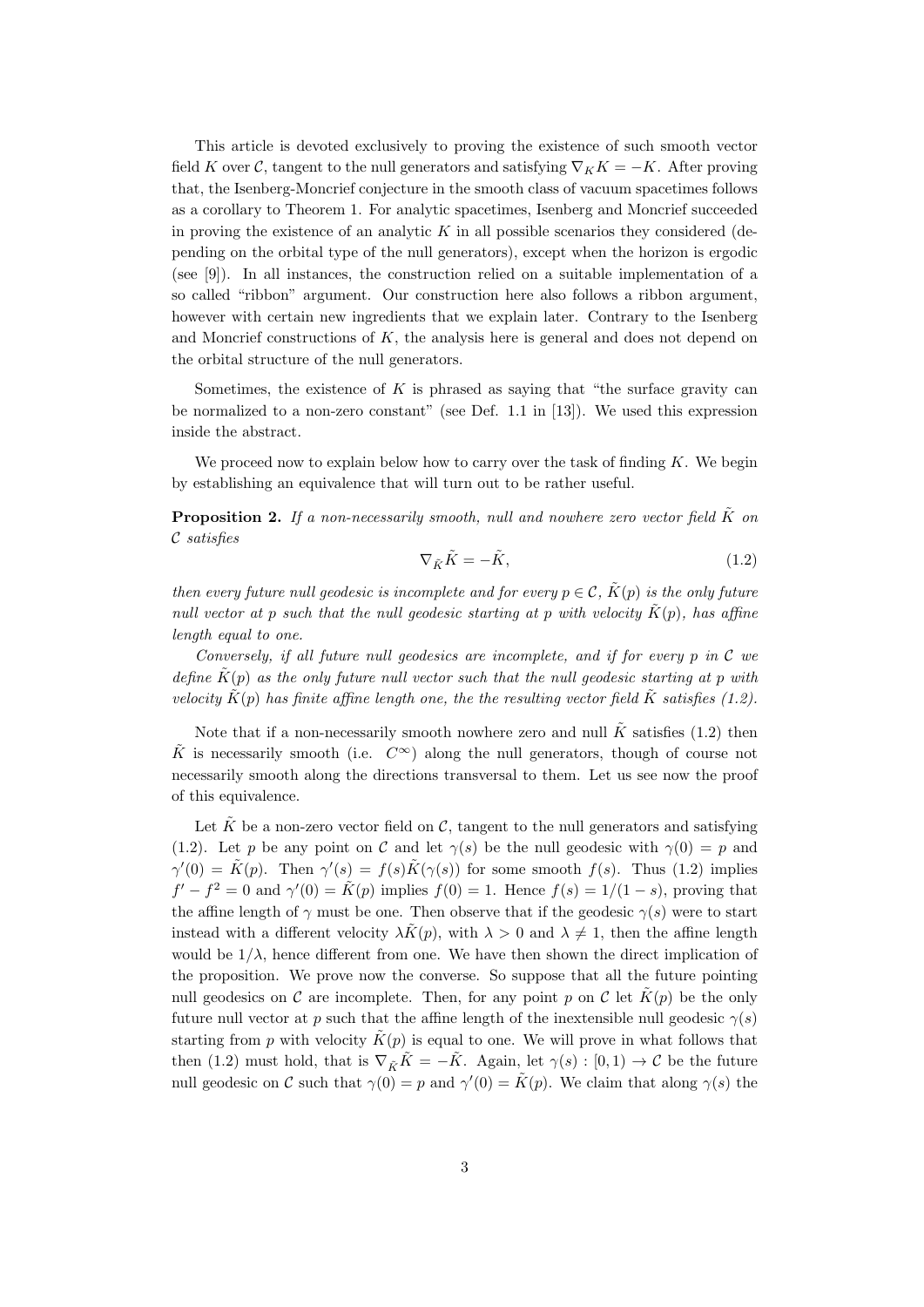vector field  $\tilde{K}$  must adopt the expression,

$$
\tilde{K}(\gamma(s)) = (1 - s)\gamma'(s). \tag{1.3}
$$

Indeed, for any  $0 \leq s_0 < 1$ , the geodesic starting from  $\gamma(s_0)$  with velocity  $\gamma'(s_0)$  has obviously affine length equal to  $1 - s_0$ . Hence, the geodesic starting from  $\gamma(s_0)$  with velocity  $(1 - s_0) \gamma'(s_0)$  has affine length equal to one and (1.3) follows. We can now compute,

$$
\nabla_{\tilde{K}(\gamma(s_0))}\tilde{K} = (1 - s_0)\nabla_{\gamma'(s_0)}((1 - s)\gamma'(s))\big|_{s = s_0} = -(1 - s_0)\gamma'(s_0) = -\tilde{K}(\gamma(s_0)), \tag{1.4}
$$

where we have used that  $\nabla_{\gamma'}\gamma'=0$  because  $\gamma(s)$  is a geodesic and obviously  $\nabla_{\gamma'}s=1$ . This finishes the converse and therefore the proof of the proposition.

Proposition 2 suggests that, to show the existence of a smooth null and nowhere zero vector field K on C satisfying  $(1.1)$ , one could proceed as follows. First prove that all future geodesics are incomplete. Then prove that the vector field  $\tilde{K}$ , defined at every  $p$  as the only future null vector such that the null geodesic starting at  $p$  with velocity  $\tilde{K}(p)$  has affine length equal to one, is indeed smooth. By Proposition 2, such vector field  $\tilde{K}$  will be the smooth field K that we are looking for. This is the strategy that we will follow. The vector field  $\tilde{K}$  will be called the *candidate vector field* (candidate to be the vector field  $K$ ).

Based on the discussion above, the Isenberg-Moncrief conjecture in the smooth class will follow as a corollary of the next theorem (that will be our main theorem) and Theorem 1.

**Theorem 3** (Main Theorem). Let  $C$  be a compact connected and non-degenerate Cauchy horizon on a time orientable smooth spacetime. Then, all the future null geodesics of C have finite affine length. Furthermore, the candidate vector field is smooth.

Let  $Z$  be a smooth future null and nowhere zero vector field defined on an open set  $U \subset \mathcal{C}$  of a local chart  $\psi^{-1}: U \to \mathbb{R}^3$ . Let  $L(x, y, z)$  be the affine length of the null geodesic starting at  $\psi(x, y, z)$  with velocity  $Z(\psi(x, y, z))$ . If  $L < \infty$ , then the candidate vector field  $\tilde{K}$  adopts the local presentation,

$$
\tilde{K}(\psi(x,y,z)) = L(x,y,z)Z(\psi(x,y,z)),\tag{1.5}
$$

Hence, if  $L(x, y, z)$  is furthermore smooth, then  $\tilde{K}$  will be smooth on U. This local expression will be useful.

In basic terms, the ribbon argument exploits the following crucial fact: For any null and nowhere zero vector field  $Z$  tangent to  $C$  and defined on an open set  $U$  of  $C$ , the one-form  $\omega_Z$  on U defined by,

$$
\nabla_Y Z = \omega_Z(Y) Z,\tag{1.6}
$$

is null-closed, that is,

$$
d\omega_Z(Z, Y) = 0,\t\t(1.7)
$$

for any Y tangent to C. This fact is due to the vacuum Einstein equations and a proof of it in Gaussian null coordinates can be found in section E of [11], (coordinate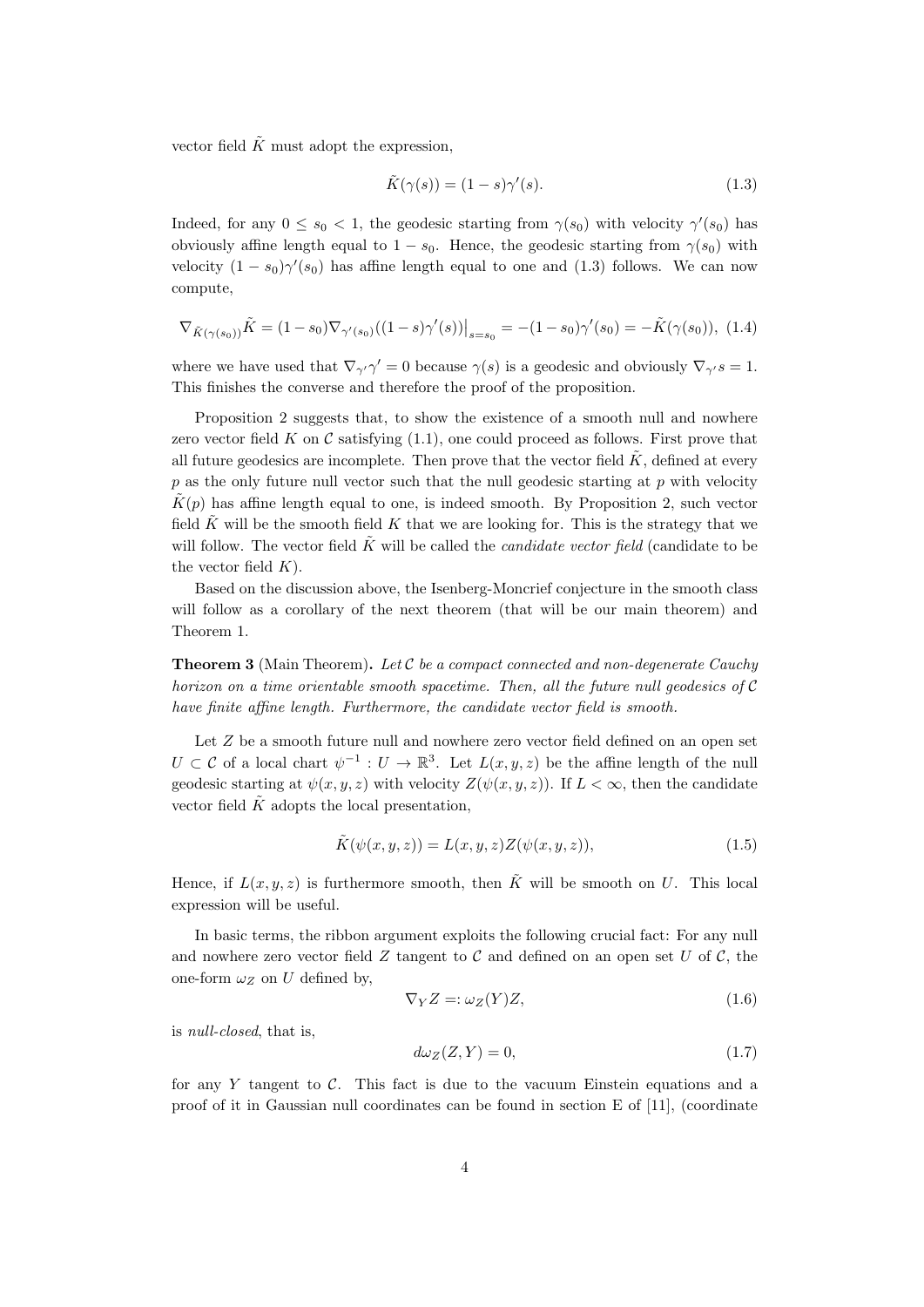independent proofs can be given too,  $(3)$ ).

Suppose now that a global smooth future null and nowhere zero vector field  $Z$  on C is given and fixed. Let  $\varphi_p(z)$  be the integral curve of Z, starting at p when  $z = 0$  $(\varphi_p'(z) = Z(\varphi_p(z))$ . The orbits  $\varphi_p(z)$  are of course reparametrized future null geodesics. Then, a direct (standard) computation, that we explain in section 3, gives,

$$
L(p) = \int_0^\infty e^{\int_0^p \omega_z(\varphi_p'(z))dz} d\rho,\tag{1.8}
$$

for the affine length  $L(p)$  of the null geodesic starting at p with velocity  $Z(p)$ . This affine length can be a priori finite or infinite. Observe that this expression doesn't depend on which vector field Z is used. Now, suppose that  $\alpha(\lambda)$ ,  $\lambda \in [0,1]$  is a smooth curve transversal to the null generators, and joining a point  $p_0$  to a point p. Then, for any  $\rho > 0$  the map,

$$
\Psi : [0,1] \times [0,\rho] \to \mathcal{C},\tag{1.9}
$$

given by  $\Psi(\lambda, z) = \varphi_{\alpha(\lambda)}(z)$ , is a smooth immersion called the ribbon. In simple words, the ribbon results after translating the graph of  $\alpha$  by the flow of Z. This surface is of course ruled by null generators because  $Z$  is null. This fact and  $(1.7)$ , show that the integral of  $d\omega_Z$  on the surface is zero<sup>(4)</sup>. Therefore, by Stoke's theorem, the integral of  $\omega_Z$  along the boundary of the surface is zero too. We write this in the following convenient form,

$$
\int_0^{\rho} \omega_Z(\varphi_p'(z)) dz = S(\rho) - S(0) + \int_0^{\rho} \omega_Z(\varphi_{p_0}'(z)) dz,
$$
\n(1.10)

where  $S(\rho)$  is the integral of  $\omega_Z$  along the translation of  $\alpha$  by the flow of Z, i.e. the curve  $\lambda \to \varphi_{\alpha(\lambda)}(\rho)$ . When this expression is inserted inside the exponent in the integrand of (1.8) we obtain,

$$
L(p) = \int_0^\infty e^{S(\rho) - S(0)} e^{\int_0^\rho \omega_Z(\varphi_{p_0}'(z)) dz} d\rho.
$$
 (1.11)

As  $L(p_0)$  is given by,

$$
L(p_0) = \int_0^\infty e^{\int_0^{\rho} \omega_Z(\varphi_{p_0}'(z))dz} d\rho,
$$
\n(1.12)

these last two equations somehow represent a way of linking  $L(p)$  to  $L(p_0)$ . In particular, if it is known that  $L(p_0) < \infty$ , (i.e. if the future null geodesic from  $p_0$  is incomplete), and  $S(\rho)$  is bounded for all  $\rho > 0$ , then  $L(p) < 0$ . This could be a way of proving the required first step that all future null geodesics are incomplete, out of the information that the horizon is non-degenerate, namely that there is at least one incomplete future null geodesic. The problem here is that, if the curve  $\alpha$  is translated by any globally defined Z, then, unless some extra information comes into play, there is little chance to prove boundedness of S because the curve  $\lambda \to \varphi_{\alpha(\lambda)}(\rho)$  could get increasingly distorted as  $\rho \rightarrow \infty$ . Proving the required step that all future null geodesics are incomplete (i.e. proving that  $L < \infty$ ) using this implementation of the ribbon argument, is not viable and something different must be done. It is somehow intuitive that the key is to work with ribbons where the "top" and "bottom" sides (curves) are a priori controlled.

 $(3)$ We are indebted to Oliver Petersen for showing us an unpublished intrinsic calculation.

<sup>&</sup>lt;sup>(4)</sup>Actually the integral of the pull-back of  $d\omega_Z$  to  $[0, 1] \times [0, \rho]$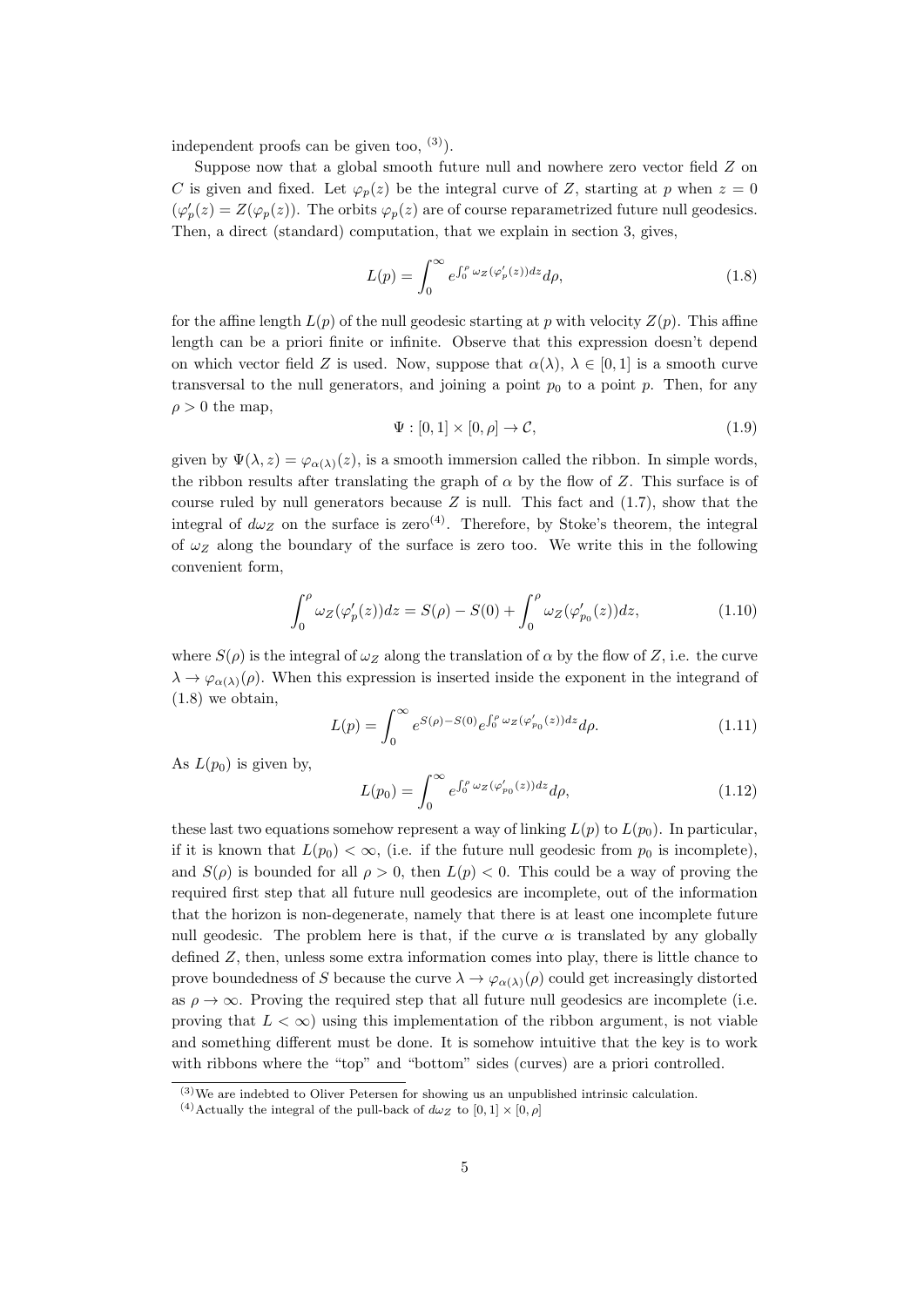To tackle this difficulty, in this article we introduce and make use of the notion of horizontal geodesic and horizontal parallel transport that depend upon fixing any smooth global distribution of two-planes transversal to the null directions (see Section 2). Then, briefly (see full details in the body of the article), horizontal geodesics are curves whose velocity field is horizontally parallel and that is tangent to the two-planes of the distribution. Now, fix any null, future, and nowhere zero smooth vector field X on C. Let  $\alpha$  be a horizontal geodesic starting at a point  $p_0$  and ending at a point p. This horizontal geodesic is tangent to the distribution of two-planes and is thus transversal to the null generators. One can then "horizontally transport"  $\alpha$  along the integral curve of X starting at  $p_0$ . The key point of this process, proven in Proposition 6, is that the orbit described by any point in  $\alpha$  that we pick, is always a null curve with non-zero velocity. Hence, the result of horizontally translating  $\alpha$  is a ribbon whose "top" and "bottom" are two horizontal geodesics, hence having controlled geometry. The vector field Z used for the ribbon argument, is (essentially) the velocity field obtained while transporting  $\alpha$ . To end, and without entering into details that can easily be found in the body of the text, the result of implementing the ribbon argument in this way is a local presentation of the candidate vector field, as in (1.5), from which one can easily prove the incompleteness of the future null geodesics (i.e. prove  $L < \infty$ ) and the smoothness of the candidate vector field (i.e. prove the smoothness of  $L$ ).

The notions of "horizontal geometry", including the notion of horizontal geodesic and horizontal exponential map are discussed in Section 2. The main theorem is treated in the Section 3 and in Section 4 we prove the couple of propositions stated in Section 2, including Proposition 6.

#### 2 The horizontal exponential map

Let  $\mathfrak{p}: T\mathcal{C} \to \mathcal{C}$  be the tangent bundle of  $\mathcal{C}$ , (points in T $\mathcal{C}$  are denoted as usual by  $(p, v)$ , with  $\mathfrak{p}(p, v) = p$ . Let  $\mathfrak{p} : N \to \mathcal{C}$  be the vector-bundle of null vectors tangent to C. We call N the *null bundle*. Let  $\mathfrak{p}: H \to \mathcal{C}$  be any smooth distribution of twoplanes in  $T\mathcal{C}$ , that we think as a vector bundle with two-dimensional fibers, such that  $TC = N \oplus H$ . Having chosen H, we call it the *horizontal bundle*. The fibers of N and H over p will be denoted by  $N(p)$  and  $H(p)$  respectively. Let  $\pi : T\mathcal{C} = N \oplus H \to H$  be the natural projection (i.e. if  $u = v \oplus w$  with  $u \in T_p \mathcal{C}$ ,  $v \in N(p)$  and  $w \in H(p)$  then  $\pi(p, u) = (p, w)$ .

A smooth vector field Y on C is said to be *horizontal* if  $Y(p) \in H(p)$  for all  $p \in C$  (i.e. Y is a smooth section of H). Let  $\nabla$  be the space-time covariant derivative restricted to C (recall that C is totally geodesic). Define the *horizontal covariant derivative* D on H as follows: if X is a vector field on  $\mathcal C$  and Y is a horizontal vector field, then,

$$
D_X Y := \pi(\nabla_X Y). \tag{2.1}
$$

This horizontal covariant derivative defines horizontal parallel fields over curves in the usual manner: a horizontal vector field  $V : (a, b) \to H$  over a curve  $\gamma : (a, b) \to C$  (that is  $V(s) \in H(\gamma(s))$  for all  $s \in (a, b)$ , is parallel iff  $D_{\gamma'}V = 0$ . Given  $\gamma : [a, b] \to \mathcal{C}$ and a vector  $v \in H(\gamma(a))$  one can always parallel transport v along  $\gamma$  obtaining thus a horizontal parallel field V over  $\gamma$  with  $V(a) = v$ . Observe that D is compatible with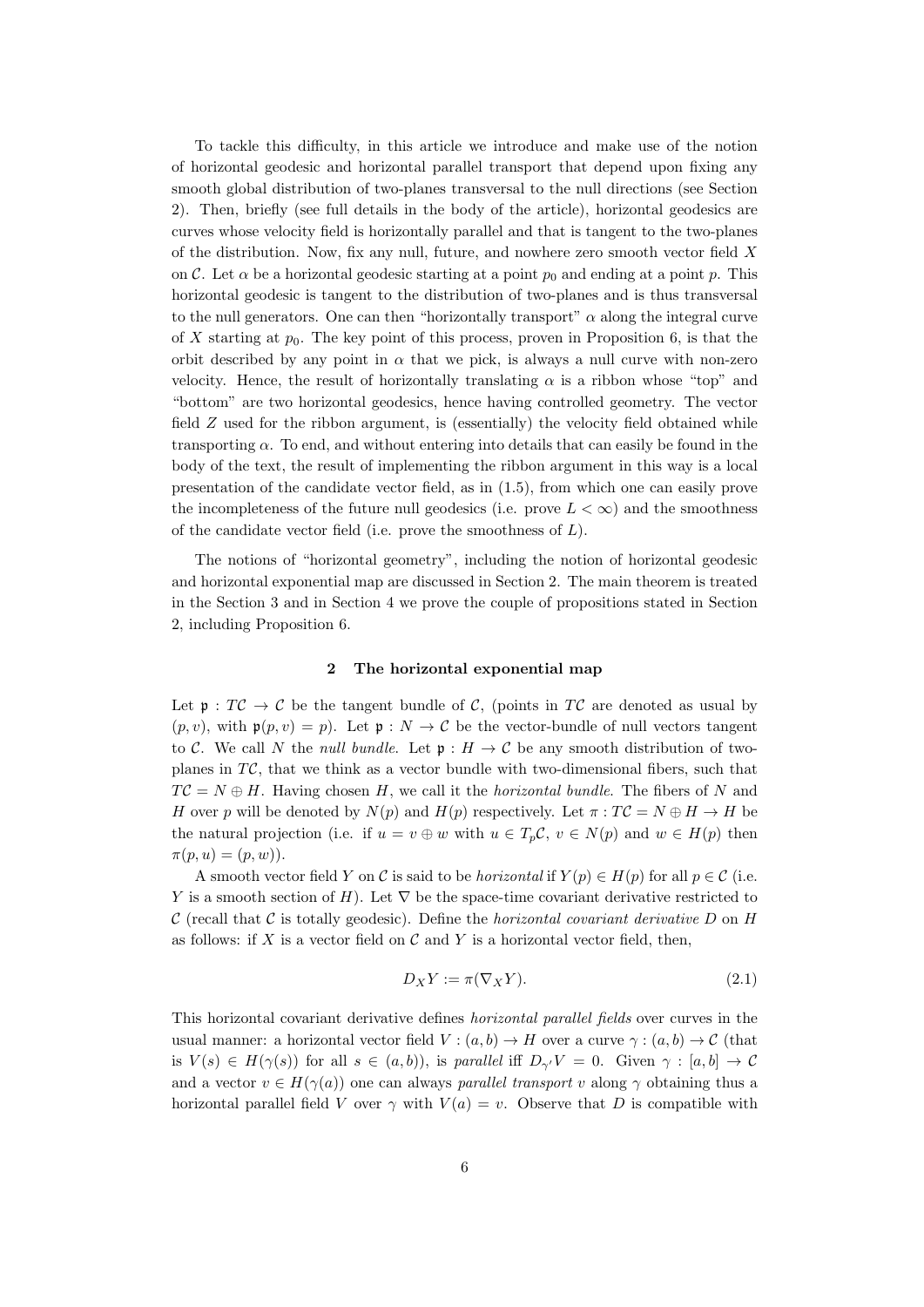the spacetime metric g restricted to  $H$ , namely if Y and Z are horizontal vector fields, and  $X$  is a vector field on  $\mathcal C$  then,

$$
X(g(Y,Z)) = g(\nabla_X Y, Z) + g(Y, \nabla_X Z) = g(\pi(\nabla_X Y, Z) + g(Y, \pi(\nabla_X Z))
$$
\n(2.2)

$$
= g(D_X Y, Z) + g(Y, D_X Z). \tag{2.3}
$$

We assume from now on that  $H$  is endowed with the metric  $q$ .

A curve  $\gamma : (a, b) \to \mathcal{C}$  is said to be a *horizontal geodesic* if  $\gamma'(s) \in H(\gamma(s))$  for all  $s \in (a, b)$  and  $D_{\gamma'}\gamma' = 0$ . The following basic proposition on the existence of horizontal geodesics will be proved in Section 4.

**Proposition 4** (Existence and uniqueness). Given  $p \in \mathcal{C}$  and  $v \in H(p)$ , there is a unique horizontal geodesic  $\gamma : (-\infty, \infty) \to \mathcal{C}$  with  $\gamma(0) = p$  and  $\gamma'(0) = v$ .

Then we define the horizontal exponential map, in the usual manner.

**Definition 5.** The horizontal exponential map, is the map  $\overline{exp}$ :  $H \rightarrow C$  defined as,

$$
\overline{\exp}\left(p,v\right) = \gamma(1),\tag{2.4}
$$

where  $\gamma(s)$  is the unique horizontal geodesic with  $\gamma(0) = p$  and  $\gamma'(0) = v$ .

The map  $\overline{exp}$  will be of course smooth (it comes after solving a smooth ODE). The next proposition states the only crucial (unsubstitutable) property of the horizontal exponential map that we will need during the proof of the main theorem. Before it, define a curve  $\alpha : [a, b] \to \mathcal{C}$  to be *null* if  $\alpha'(s) \in N(\alpha(s))$  for all  $s \in [a, b]$ .

**Proposition 6** (Transport of horizontal geodesics). Let  $p \in \mathcal{C}$  and  $v \in H(p)$ ,  $v \neq 0$ . Let  $\alpha : [a, b] \to \mathcal{C}$  be a null curve with nowhere zero velocity and  $\alpha(a) = p$ , and let  $V : [a, b] \to \mathcal{C}$  be the parallel transport of v along  $\alpha$ . Then the curve  $\beta : [a, b] \to \mathcal{C}$  given by  $\beta(s) = \overline{\exp{(\alpha(s), V(s))}}$  is a null curve with nowhere zero velocity.

We prove this proposition also in Section 4.

## 3 Proof of Theorem 3

Before going into the proof we mention two important preliminary facts that will be used.

(I) First, and as mentioned in the introduction, any null vector field Z on an open set U of C gives rise to a one-form  $\omega_Z$  over U defined by,

$$
\omega_Z(Y)Z = \nabla_Y Z,\tag{3.1}
$$

for any Y vector field on U. The form  $\omega_Z$  has the central property that its exterior derivative is *null* in the sense that,

$$
d\omega_Z(Z, Y) = 0,\t\t(3.2)
$$

for any  $Y$  vector field on  $U$ . As commented earlier, this is the crucial property allowing the Isenberg-Moncrief "ribbon" argument and will be used fundamentally.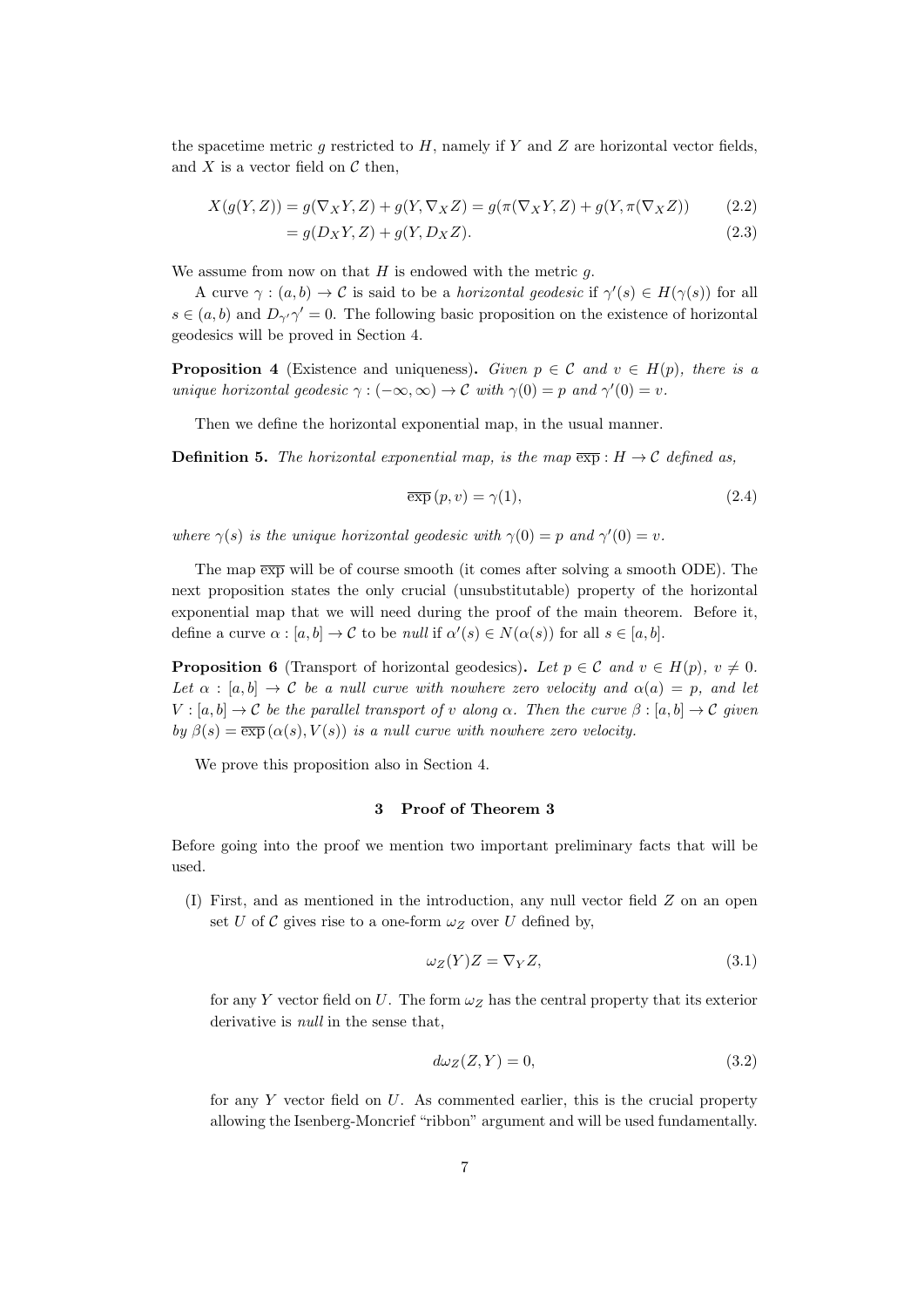Note finally that if,  $Z = fX$  then,

$$
\omega_Z(Z) = \frac{Z(f)}{f} + \omega_X(Z). \tag{3.3}
$$

(II) Second, we mention how to compute the affine length of a null geodesic from a non-affine parametrization of it. Let  $\gamma(s)$ ,  $\gamma : [0, L) \to \mathcal{C}$  be an inextensible null geodesic. The affine length L being finite or infinite. Let  $s(\rho): [\rho_0, \infty) \to [0, L)$  be a smooth change of parameter so that now  $\gamma(s(\rho))$  is a null geodesic possibly with a non-affine parameterization. Letting  $\gamma' = d\gamma/d\rho$  and  $s' = ds/d\rho$ , we compute,

$$
\nabla_{\gamma'}\gamma' = \left(\frac{s''}{s'}\right)\gamma' =: \omega(\rho)\gamma',\tag{3.4}
$$

Hence, having the expression for  $\omega(\rho)$ , the affine-length L is computed by,

$$
L = s'(0) \int_{\rho_0}^{\infty} e^{\int_{\rho_0}^{\rho} \omega(\lambda) d\lambda} d\rho.
$$
 (3.5)

We deduce then, that in order to have affine length  $L$  equal to one, it is necessary and sufficient to have,

$$
\frac{1}{s'(0)} = \int_{\rho_0}^{\infty} e^{\int_{\rho_0}^{\rho} \omega(\lambda) d\lambda} d\rho < \infty.
$$
 (3.6)

This is equivalent to have  $\int_{\rho_0}^{\infty} e^{\int_{\rho_0}^{\rho} \omega(\lambda) d\lambda} d\rho < \infty$  and to start the geodesic  $\gamma(s)$  at  $\gamma(0)$  with velocity equal to,

$$
\left. \frac{d\gamma}{ds} \right|_{s=0} = \left( \int_{\rho_0}^{\infty} e^{\int_{\rho_0}^{\rho} \omega(\lambda) d\lambda} d\rho \right) \frac{d\gamma}{d\rho} \bigg|_{\rho=\rho_0} . \tag{3.7}
$$

We will use this expression to given an explicit (local) presentation of the candidate vector field, that will be proved to be smooth.

Finally, note that if X is a nowhere zero null vector field and  $\gamma'(\rho) = f(\rho)X(\gamma(\rho))$ for some smooth  $f(\rho) > 0$ , then,

$$
\omega = \frac{f'}{f} + \omega_X(\gamma'),\tag{3.8}
$$

(compare this with (3.3)).

We introduce now additional notation.

During the proof,  $B(0, r) \subset \mathbb{R}^2$  will denote the open ball of radius  $r > 0$  and centered at the origin. In  $\mathbb{R}^2$  we use coordinates  $(x, y)$ .

It turns out that in order to parameterize incomplete geodesics in a controlled fashion it will be convenient to fix an auxiliary smooth nowhere zero future null vector field  $X$ . We fix such X from now on and reserve the letter X for it. Let  $X^*$  be the one form such that  $X^*(X) = 1$  and  $X^*(Y) = 0$  for any horizontal vector field Y. The form  $X^*$ is clearly smooth. Let  $\varphi : \mathcal{C} \times (-\infty, \infty) \to \mathcal{C}$  be the smooth flow defined by X, namely,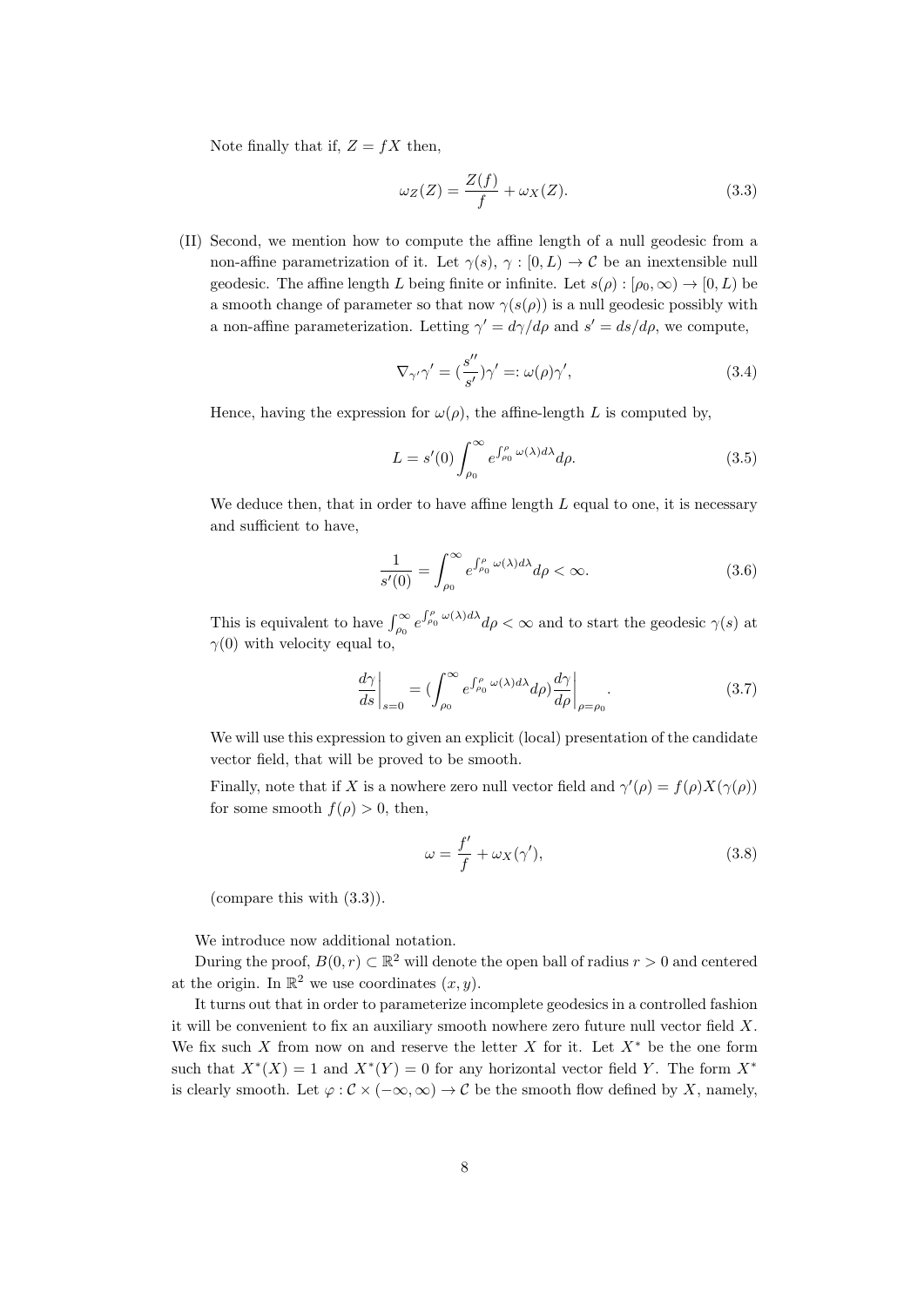$\varphi(p, z)$  is the solution to the ODE,

$$
\frac{d\varphi(p,z)}{dz} = X(\varphi(p,z)), \quad \varphi(p,0) = p,
$$
\n(3.9)

hence with z the parameter of the integral curves of  $X$ .

Finally we let  $\mathfrak{p}: E \to \mathcal{C}$  be the bundle of orthonormal frames of H. Points in E are denoted by  $(p, \{e_1, e_2\})$  with  $\{e_1, e_2\}$  an orthonormal basis (frame) of  $H(p)$ . Given  $(p, \{e_1, e_2\})$  we denote by  $\{e_1(z), e_2(z)\}\)$  to the horizontal parallel transport of  $\{e_1, e_2\}$ along the null curve  $z \to \varphi(p, z)$ .

Proof of Theorem 3. We begin explaining the main arguments of the proof. The proof is divided in two obvious consecutive steps: (A) proving that all future null geodesics have finite affine length,  $(B)$  proving that the candidate Killing vector field  $\tilde{K}$  is smooth. For (A) it will be enough to show that: (A') there are uniform  $\epsilon > 0$  and  $\delta > 0$  such that, if a future null geodesic from a point  $p_0$  is incomplete, then all future null geodesics starting at any point in the uniform neighbourhood,

$$
U(p_0, \epsilon, \delta) = \{ \overline{\exp}(\varphi(p_0, z), x e_1^0(z) + y e_2^0(z)) : z^2 < \delta^2, x^2 + y^2 < \epsilon^2 \},
$$
 (3.10)

are also incomplete, (above  $\{e_1^0, e_2^0\}$  is any frame in  $E(p_0)$ ). What is important here is that  $\epsilon$  and  $\delta$  are independent on  $p_0$ . Indeed, if we show  $(A')$  then the set of points with a null future incomplete geodesic will be open and closed, and thus (A) will follow from the connectivity of C. Now, to prove  $(A')$ , but also for the proof of the step  $(B)$ , it will play a simple but important role the map,

$$
(x, y, z) \to \overline{\exp}(\varphi(p_0, z), x e_1^0(z) + y e_2^0(z)), \tag{3.11}
$$

that we used to define  $U(p_0, \epsilon, \delta)$  in (3.10). Let us define it precisely in the next lines and inspect its properties. We will end up explaining the argument behind the proof of (B).

Given  $p_0$  and  $\{e_1^0, e_2^0\} \in E(p_0)$ , and given  $\epsilon > 0$  and  $\delta > 0$ , define

$$
\psi: B(0, \epsilon) \times (-\delta, \infty) \subset \mathbb{R}^3 \to \mathcal{C}, \tag{3.12}
$$

as,

$$
\psi(x, y, z) = \overline{\exp}(\varphi(p_0, z), x e_1^0(z) + y e_2^0(z)).
$$
\n(3.13)

Now, it is not difficult to prove and we will do later, that if  $\epsilon > 0$  and  $\delta > 0$  are small enough, then for any  $z_1 \geq 0$  the restriction of  $\psi$  to  $B(0, \epsilon) \times (z_1 - \delta, z_1 + \delta)$  is an embedding. So let us assume such  $\epsilon$  and  $\delta$  for the rest of the discussion. By Proposition 6, the curves,

$$
z \to \psi(x, y, z), \tag{3.14}
$$

are null with non-zero velocity, and hence are null geodesics with  $z$  a non-necessarily affine parameter (this is the only place where Proposition 6 is used). Therefore, their affine length can be calculated as was explained in (II). To make that explicit define  $f(x, y, z) > 0$  by,

$$
d_{(x,y,z)}\psi(\partial_z) =: f(x,y,z)X(\psi(x,y,z)),\tag{3.15}
$$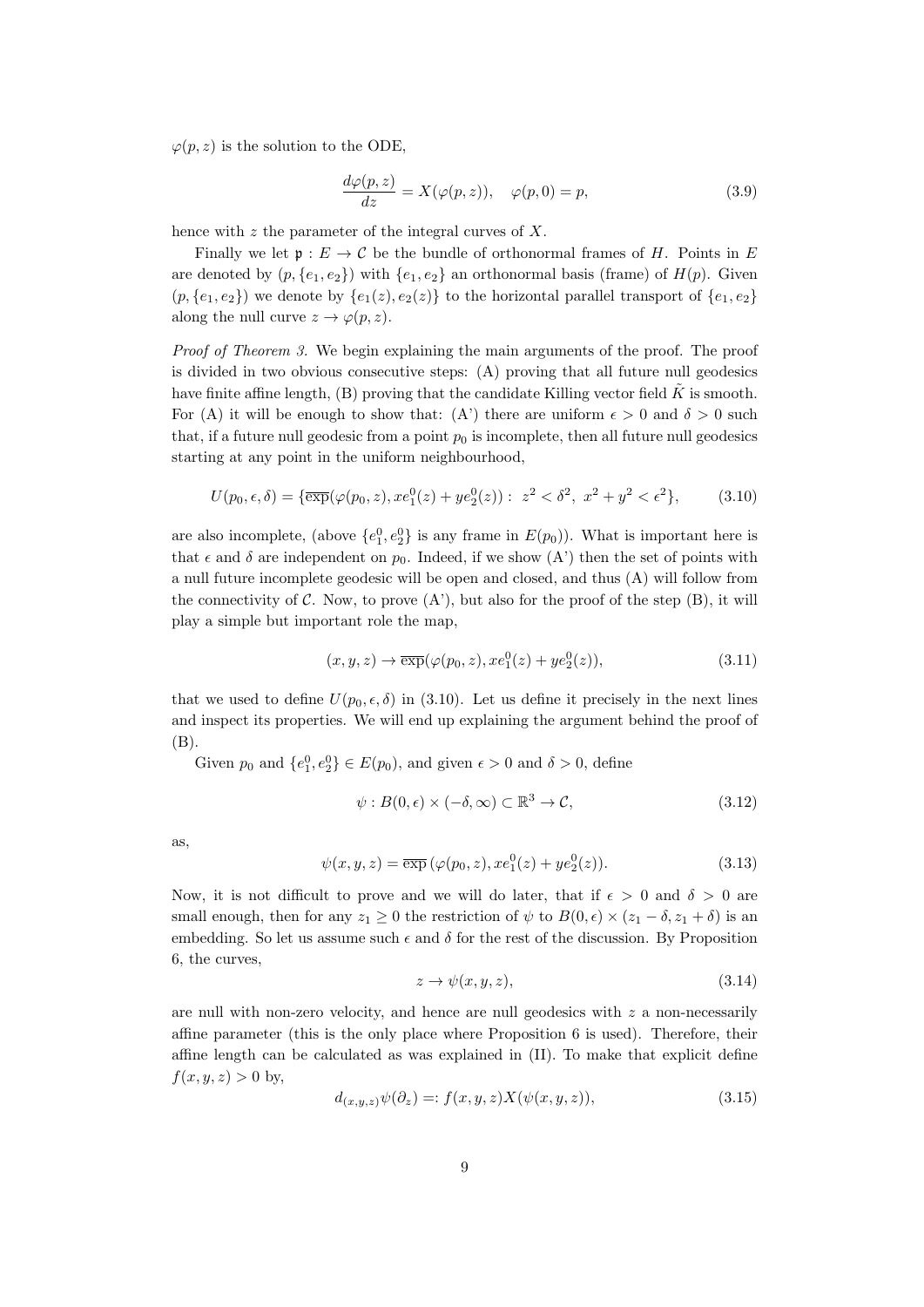and then define the one-form  $\omega^*$  over  $B(0, \epsilon) \times (-\delta, \infty) \subset \mathbb{R}^3$  by,

$$
\omega^* := \frac{df}{f} + \psi^* \omega_X,\tag{3.16}
$$

which is null-closed in the sense that  $d\omega^*(\partial_z, -) = 0$  indeed by virtue of (I):

$$
d\omega^*(\partial_z, Y) = d(d\ln f) + d\psi^*\omega_X(\partial_z, Y) \tag{3.17}
$$

$$
=d\omega_X(\psi_*(\partial_z),\psi_*(Y))=0,
$$
\n(3.18)

where in the last step we used that  $\psi_*(\partial_z)$  is null. (Just in passing,  $\omega^*$  is the pull-back of the form  $\omega_Z$  defined by the (just) local field  $Z := d\psi(\partial_z)$ , see (I)). Thus, using (3.8) we obtain

$$
\omega = \omega^*(\partial_z),\tag{3.19}
$$

(see definition of  $\omega$  in (3.4)) and then using (3.5) we find that the affine length  $L(x, y, z)$ of the future null geodesic starting from  $\psi(x, y, z)$  with velocity  $Z(\psi(z, y, z))$  takes the expression,

$$
L(x, y, z) = \int_{z}^{\infty} e^{\int_{z}^{\rho} \omega(x, y, \lambda) d\lambda} d\rho.
$$
 (3.20)

With this expression at hand, the goal of  $(A')$  is to prove that, if  $L(0,0,0) < \infty$  then  $L(x, y, z) < \infty$  for all  $(x, y, z)$  with  $x^2 + y^2 < \epsilon$  and  $z^2 < \delta^2$ , whereas the goal of (B) is to prove that, once  $(A')$  is done, the following presentation of the candidate vector field,

$$
\tilde{K}(\psi(x,y,z)) = L(x,y,z)Z(\psi(x,y,z)),\tag{3.21}
$$

is smooth as a function of the smooth local coordinates  $(x, y, z)$ . Note that as we are restricting  $(x, y, z)$  to  $B(0, \epsilon) \times (-\delta, \delta)$  where  $\psi$  is an embedding, the vector field  $Z(\psi(x, y, z))$  is well defined and smooth over the patch  $\psi(B(0, \epsilon) \times (-\delta, \delta))$ . Thus, to achieve (B) we need to show that: (B')  $L(x, y, z)$  is smooth. To prove  $(A')$  and  $(B')$ we need to link somehow  $L(x, y, z)$  to  $L(0, 0, 0)$ . As was explained in the introduction, linking  $L(x, y, z)$  to  $L(0, 0, 0)$  is what the ribbon argument does. We explain how it works in the following lines.

As  $d\omega^*$  is null (i.e.  $d\omega^*(\partial_z, -) = 0$ ), Stokes theorem shows that the integral of  $\omega^*$ over the border of the rectangle  $\mathcal R$  in  $\mathbb R^3$  with vertices  $(0,0,z)$ ,  $(0,0,\rho)$ ,  $(x,y,\rho)$  and  $(x, y, z)$ , is zero (note that  $\partial_z$  is tangent to  $\mathcal{R}$ ). We write this identity as,

$$
\int_{z}^{\rho} \omega(x, y, \lambda) d\lambda = S(x, y, \rho) - S(x, y, z) + \int_{z}^{\rho} \omega(0, 0, \lambda) d\lambda,
$$
 (3.22)

where  $S(x, y, z)$  is the integral of  $\omega^*$  along the segment from  $(0, 0, z)$  to  $(x, y, z)$  and  $S(x, y, \rho)$  is the one from  $(0, 0, \rho)$  to  $(x, y, \rho)$ . Then  $(3.22)$  transforms  $(3.20)$  into,

$$
L(x,y,z) = \int_{z}^{\infty} e^{S(x,y,\rho) - S(x,y,z)} e^{\int_{z}^{\rho} \omega(0,0,\lambda)d\lambda} d\rho.
$$
 (3.23)

The important point here is that positive integrand  $e^{\int_z^{\rho} \omega(0,0,\lambda) d\lambda}$  in this integral is integrable by virtue of  $L(0, 0, 0) < \infty$ . That is the desired link between  $L(0, 0, 0)$  and  $L(x, y, z)$ .

Now, we claim that (A') and (B') follow after proving that the function  $S(x, y, z)$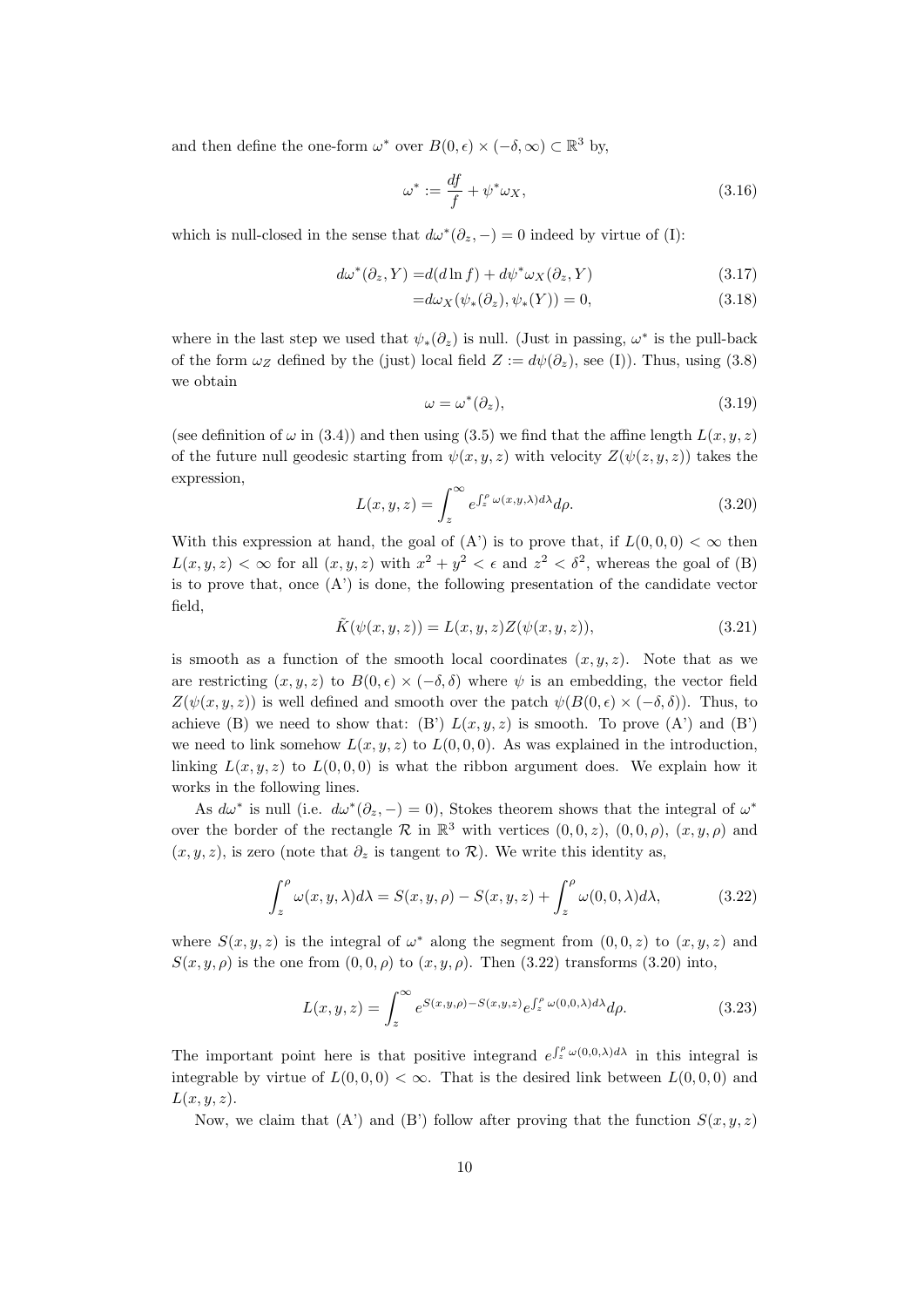and all the partial derivatives of it of any given order are bounded all over  $B(0, \epsilon) \times$  $(-\delta, \infty)$ , (the bounds may depend on the order). Note also that the function  $\omega(0, 0, z)$  =  $\omega^*(\partial_z)(0,0,z) = X^*(\nabla_X X)(\varphi(p_0,z))$  that appears also in (3.23) is uniformly bounded and so are all of its derivatives.

In fact, assuming that property for  $S(x, y, z)$  that we will show later, then  $(A')$ follows from the bound,

$$
L(x, y, z) \le e^{2||S||_{L^{\infty}}} L(0, 0, 0),
$$
\n(3.24)

whereas (B') follows by a simple induction in the order of the derivatives after checking that one can use Leibniz's rule for differentiation under an improper integral sign. Let us set the induction precisely. Define  $\beta$  to be the space of functions,

$$
F(x, y, z) : B(0, \epsilon) \times (-\delta, \infty) \to \mathbb{R}, \tag{3.25}
$$

and,

$$
G(x, y, z, \rho): B(0, \epsilon) \times \{(z, \rho) \in \mathbb{R}^2 : \rho \ge z \ge -\delta\} \to \mathbb{R},
$$
\n(3.26)

that are bounded and have all the derivatives of a given order also bounded. Then, the induction to prove (B') is set as follows:

If for all multi-index  $I = (i_1, i_2, i_3)$ , with  $|I| = i_1 + i_2 + i_3 = k$ , we have,

$$
\frac{\partial^{|I|} L(x, y, z)}{\partial_x^{i_1} \partial_y^{i_2} \partial_z^{i_3}} = F_I(x, y, z) + \int_z^{\infty} G_I(x, y, z, \rho) e^{\int_z^{\rho} \omega(0, 0, \lambda) d\lambda} d\rho, \tag{3.27}
$$

for some  $F_I$  and  $G_I$  in  $\mathcal{B}$ , then for all multi-index  $I' = (i'_1, i'_2, i'_3)$  with  $|I'| = i'_1 + i'_2 + i'_3 =$  $k + 1$ , we have,

$$
\frac{\partial^{|I'|} L(x, y, z)}{\partial_x^{i_1'} \partial_y^{i_2'} \partial_z^{i_3'}} = F_{I'}(x, y, z) + \int_z^{\infty} G_{I'}(x, y, z, \rho) e^{\int_z^{\rho} \omega(0, 0, \lambda) d\lambda} d\rho, \tag{3.28}
$$

for some  $F_{I'}$  and  $G_{I'}$  in  $\mathcal{B}$ .

Note that for  $k = 0$ , equation (3.20) has the form (3.27) with  $F_0 = 0$  and  $G_0 =$  $e^{S(x,y,\rho)-S(x,y,z)}$ . To prove the inductive step we need to calculate the derivatives carefully. First, the derivative of  $(3.27)$  with respect to x is,

$$
\frac{\partial}{\partial x}\frac{\partial^{|I|}L(x,y,z)}{\partial_x^{i_1}\partial_y^{i_2}\partial_z^{i_3}} = \frac{\partial F_I(x,y,z)}{\partial x} + \int_z^{\infty} \frac{\partial G_I(x,y,z,\rho)}{\partial x} e^{\int_z^{\rho} \omega(0,0,\lambda)d\lambda} d\rho, \tag{3.29}
$$

where the differentiation inside the integral is permitted by virtue of the fact that  $\partial_x(G_I e^{\int_x^{\rho} \omega(0,0,z)d\lambda})$  is continuous but also bounded by the integrable function of  $\rho$ ,  $Ce^{\int_z^{\rho} \omega(0,0,z) d\lambda}$ . This is a pretty straightforward fact<sup>(5)</sup>, that can be found for instance in Theorem 15 in Chp 8 of [14]. A similar calculation holds for the derivative with respect to  $y$ , whereas the derivative with respect to  $z$  is directly,

$$
\frac{\partial}{\partial z} \frac{\partial^{|I|} L(x, y, z)}{\partial_x^{i_1} \partial_y^{i_2} \partial_z^{i_3}} = \frac{\partial F_I(x, y, z)}{\partial z} - G_I(x, y, z, z) \tag{3.30}
$$

<sup>(5)</sup>The precise statement is: if  $f(x,t)$  and  $\partial_x f(x,t)$  are continuous,  $|f(x,t)| \leq g_1(t)$  and  $|\partial_x f(x,t)| \leq$  $g_2(t)$  with  $\int_{t_0}^{\infty} g_1(\tau)d\tau < \infty$  and  $\int_{t_0}^{\infty} g_2(\tau)d\tau < \infty$ , then the function  $x \to \int_{t_0}^{\infty} \overline{f(x,\tau)}d\tau$  is differentiable and its derivative is equal to  $\int_{t_0}^{\infty} \partial_x f(x, \tau) d\tau$ .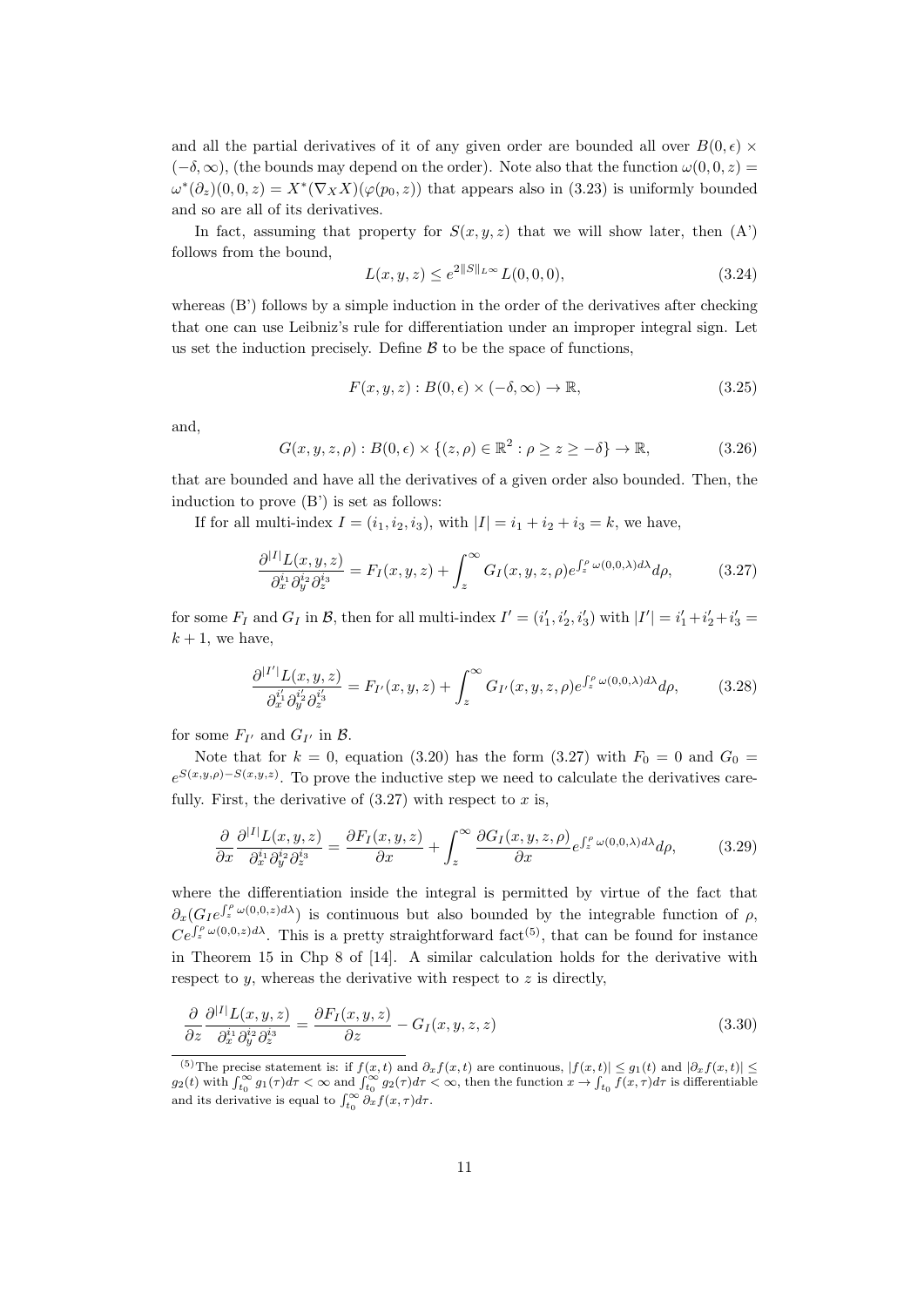$$
+\int_{z}^{\infty} \left(\frac{\partial G_{I}(x,y,z,\rho)}{\partial z} - G_{I}(x,y,z,\rho)\omega(0,0,z)\right) e^{\int_{z}^{\rho} \omega(0,0,\lambda)d\lambda} d\rho. \tag{3.31}
$$

The proof of the inductive step thus follows. This would finish the proof of  $(A')$  and (B') and hence so of (A) and (B).

We pass now to prove the claims that were left to be proved, namely (i) to show the existence of  $\epsilon > 0$  and  $\delta > 0$  such that  $\psi : B(0, \epsilon) \times (-\delta + z_1, \delta + z_1) \to C$  is an embedding for any  $z_1 \geq 0$ , and (ii) show that  $S(x, y, z) : B(0, \epsilon) \times (-\delta, \infty) \to \mathbb{R}$  as well as any of its derivatives are bounded (again, the bounds may depend on the order of the derivative). We prove (i) first and then (ii). Both are basically the result of compactness. Before the proof we make some analysis.

We define first a smooth map  $\phi$  from  $E \times B(0,1) \times (-1,1)$  into C, (recall E is the frame bundle of H). Points in  $E \times B(0,1) \times (-1,1)$  are denoted by  $((p, \{e_1, e_2\}), (x, y), z)$ . The map  $\phi$  is given by,

$$
\phi((p,\{e_1,e_2\}), (x,y), z) := \overline{\exp}(\varphi(p,z), xe_1(z) + ye_2(z)). \tag{3.32}
$$

At any point  $P = ((p, \{e_1, e_2\}), (0, 0), 0)$  we compute,

$$
d_P \phi(\partial_x) = e_1, \quad d_P \phi(\partial_y) = e_2, \quad d_P \phi(\partial_z) = X. \tag{3.33}
$$

Hence, at any  $P \in E$  there is  $0 \lt \epsilon \lt 1$  and  $0 \lt \delta \lt 1$  such that the map  $\phi$  restricted to  $\{P\} \times B(0, 3\epsilon) \times (-3\delta, 3\delta)$  is an embedding. By continuity there is a neighbourhood U<sub>P</sub> such that at any  $P' \in U_P$  the map  $\phi$  restricted to  $\{P'\}\times B(0, 2\epsilon) \times (-2\delta, 2\delta)$  is an embedding. As E is compact then there are uniform  $0 < \epsilon < 1$  and  $0 < \delta < 1$ , such that at any  $P \in E$  the map  $\phi$  restricted to  $\{P\} \times B(0, 2\epsilon) \times (-2\delta, 2\delta)$  is an embedding. Also, taking into account the third equation in (3.33), that we rewrite as  $X^*(d_P \phi(\partial_z)) = 1$ for all  $P \in E \times \{(0,0)\} \times \{0\}$ , we can decrease  $\epsilon$  and  $\delta$  if necessary so that, in addition,

$$
X^*(d\phi(\partial_z)) \ge \frac{1}{2},\tag{3.34}
$$

all over  $E \times B(0, 2\epsilon) \times (-2\delta, 2\delta)$ . We fix such  $\epsilon$  and  $\delta$  from now on.

Consider now the following four smooth functions from  $E \times B(0, 2\epsilon) \times (-2\delta, 2\delta)$  into R,

 $\ln(X^*(d\phi(\partial_z))), \quad \omega_X(d\phi(\partial_x)), \quad \omega_X(d\phi(\partial_y)), \quad \text{and} \quad \omega_X(d\phi(\partial_z)).$  (3.35)

Trivially, the four of them are bounded functions when restricted to the compact set  $C := E \times \overline{B(0,\epsilon)} \times [-\delta, \delta] \subset E \times B(0, 2\epsilon) \times (-2\delta, 2\delta)$ . The same of course holds true for any partial derivative of any order in  $x, y$ , and  $z$ . We state this as follows,

$$
\|\frac{\partial^{|I|}h}{\partial x^{i_1}\partial y^{i_2}\partial z^{i_3}}\|_{L^{\infty}(C)} \le c(|I|),
$$
\n(3.36)

where I a multi-index  $I = (i_1, i_2, i_3)$ ,  $|I| = i_1 + i_2 + i_3$ , and h is any of the four functions (3.35). We will see now that these trivial bounds are ultimately all the necessary bounds.

We are finally are in position to prove (i) and (ii). The basic observation is that for any  $z_1 \geq 0$  the map  $\psi$  restricted to  $B(0, \epsilon) \times (z_1 - \delta, z_1 + \delta)$  is "equal" to the map  $\phi$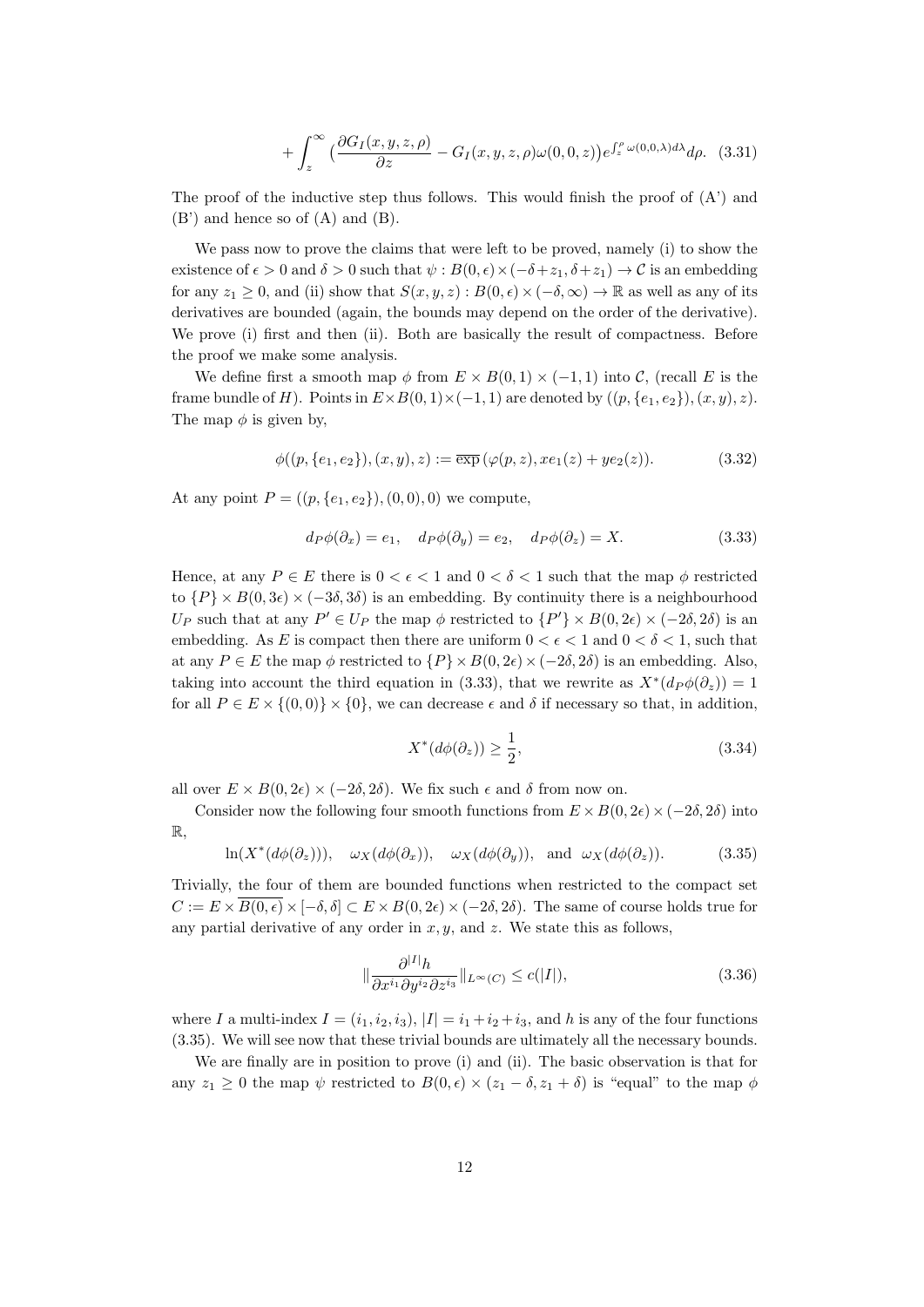restricted to  $\{(\varphi_{z_1}(p_0), \{e_1^0(z_1), e_2^0(z_1)\})\}\times B(0, \epsilon) \times (-\delta, \delta)$ , more precisely if we define,

$$
\chi: B(0, \epsilon) \times (-\delta + z_1, \delta + z_1) \to \{ (\varphi_{z_1}(p_0), \{ e_1^0(z_1), e_2^0(z_1) \}) \} \times B(0, \epsilon) \times (-\delta, \delta), (3.37)
$$

by,

$$
\chi(x, y, z) = \phi((\varphi_{z_1}(p_0), \{e_1^0(z_1), e_2^0(z_1)\}), (x, y), z - z_1),
$$
\n(3.38)

then,  $\psi(x, y, z) = \phi(\chi(x, y, z))$ . This shows (i), namely, that for any  $z_1 \geq 0$ , the map  $\psi$  restricted to  $B(0, \epsilon) \times (z_1 - \delta, z_1 + \delta)$  is an embedding. To show (ii) we proceed as follows. First, as  $d\chi(\partial_x) = \partial_x$ ,  $d\chi(\partial_y) = \partial_y$  and  $d\chi(\partial_z) = \partial_z$ , we deduce that,

$$
\ln(X^*(d\psi(\partial_z)))\Big|_{(x,y,z)} = \ln(X^*(d\phi(\partial_z)))\Big|_{\chi(x,y,z)},\tag{3.39}
$$

$$
\omega_X(d\psi(\partial_x))\Big|_{(x,y,z)} = \omega_X(d\phi(\partial_x))\Big|_{X(x,y,z)},
$$
\n(3.40)

$$
\omega_X(d\psi(\partial_y))\Big|_{(x,y,z)} = \omega_X(d\phi(\partial_y))\Big|_{\chi(x,y,z)},\tag{3.41}
$$

$$
\omega_X(d\psi(\partial_z))\Big|_{(x,y,z)} = \omega_X(d\phi(\partial_z))\Big|_{X(x,y,z)}.\tag{3.42}
$$

It follows then from this and from (3.36) that,

$$
\|\frac{\partial^{|I|}\bar{h}}{\partial x^{i_1}\partial y^{i_2}\partial z^{i_3}}\|_{L^{\infty}(B(0,\epsilon)\times(-\delta+z_1,\delta+z_1))} \leq c(|I|),\tag{3.43}
$$

where I is the multi-index  $I = (i_1, i_2, i_3), |I| = i_1 + i_2 + i_3, c(|I|)$  are the same constants as in (3.36) and  $\bar{h}$  is now any of the four functions,

$$
f := \ln(X^*(d\psi(\partial_z))),\tag{3.44}
$$

$$
\varpi_x := \omega_X(d\psi(\partial_x)), \quad \varpi_y := \omega_X(d\psi(\partial_y)), \quad \varpi_y := \omega_X(d\psi(\partial_z)). \tag{3.45}
$$

Finally, as these estimates are valid for any  $z_1 \geq 0$ , we obtain that the form,

$$
\omega^* = \frac{df}{f} + \psi^* \omega_X = \frac{\partial_x f}{f} dx + \frac{\partial_y f}{f} dy + \frac{\partial_z f}{f} dz + \omega_x dx + \omega_y dy + \omega_z dx, \qquad (3.46)
$$

is bounded and has all its derivatives of any order bounded over  $B(0, \epsilon) \times (-\delta, \infty) \subset \mathbb{R}^3$ . This directly proves (ii) namely that  $S(x, y, z)$  and all its derivatives of any order are bounded, as wished.  $\Box$ 

## 4 Proof of Propositions 4 and 6

In this section we prove Propositions 4 and 6.

Recall that a curve  $\gamma : (a, b) \to \mathcal{C}$  is a horizontal geodesic if for all  $s \in (a, b)$ ,

$$
\gamma'(s) \in H(\gamma(s)) \quad \text{and} \quad \pi(\nabla_{\gamma'}\gamma')(s) = 0. \tag{4.1}
$$

**Proposition 7.** Let  $p \in \mathcal{C}$  and  $v \in H(p)$ . Then, for  $\epsilon > 0$  sufficiently small, there exists a unique horizontal geodesic  $\gamma : (-\epsilon, \epsilon) \to C$  with  $\gamma(0) = p$  and  $\gamma'(0) = v$ .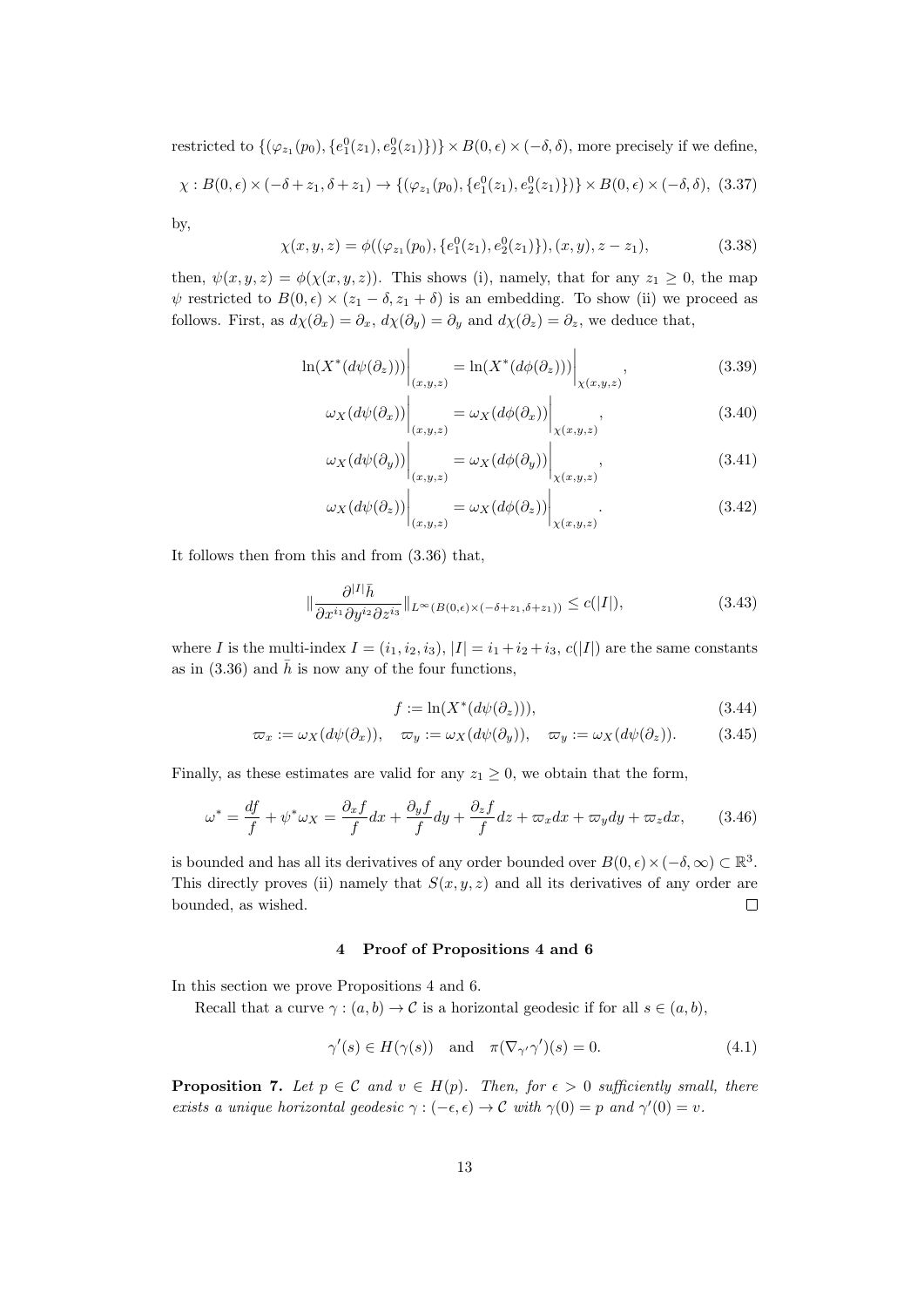*Proof of Proposition 7.* We make a local calculation. Let  $B$  be an embedded disc containing p and transversal to the null directions that are tangent to the null geodesics foliating C. For  $\delta > 0$  sufficiently small, the restriction of  $\varphi$  to  $B \times (-\delta, \delta)$  is an embedding ( $\varphi$  is again the flow generated by X, the vector field that we fixed in Section 3). Let  $U = \varphi(B \times (-\delta, \delta))$ . The open set U is foliated by the null orbits  $\{\{\varphi(p,z): z \in (-\delta, \delta)\} : p \in B\}$ . Let V be the quotient of U, and note that obviously V is diffeomorphic to B. Let  $\xi: U \to V$  be the projection. Any function f on V lifts to a function  $f^*$  on U by:  $f^*(p) := f(\xi(p))$ . Also, any vector field Y on V lifts to a horizontal vector field  $Y^*$  on U by:  $Y^*(p) \in H(p)$  and  $d_p \xi(Y^*(p)) = Y(\xi(p))$ . Note that for any function f and vector field Y on V we have,  $Y^*(f^*) = (Y(f))^*$ . Also, note that  $\pi([Y^*, Z^*]) = [Y, Z]^*,$  (again  $\pi$  is the horizontal projection, see Section 2). Indeed, for any function  $f$  on  $V$  we have,

$$
\pi([Y^*, Z^*])(f^*) = [Y^*, Z^*](f^*) = \tag{4.2}
$$

$$
=Y^*(Z^*(f^*)) - Z^*(Y^*(f^*)) = (Y(Z(f)) - Z(Y(f)))^* = (4.3)
$$

$$
= ([Y, Z](f))^*.
$$
\n(4.4)

Let h be the degenerate metric on the horizon  $\mathcal{C}$ . Such tensor is the restriction to C of the spacetime metric g. As  $\mathcal{L}_X h = 0$ , <sup>(6)</sup>, the metric h on U can be quotient to a metric q on V. Note that  $\langle Y^*, Z^* \rangle = \langle Y, Z \rangle^*$ , where with some abuse of notation, (that will be used below too), the first bracket corresponds to the degenerate metric h  $(\langle Y^*, Z^* \rangle = h(Y^*, Z^*))$  and the second to the metric  $q(\langle Y, Z \rangle = q(Y, Z)).$ 

We show now that the covariant derivative on  $V$  defined by,

$$
\mathcal{D}_Y Z := d\xi(\pi(\nabla_{Y^*} Z^*)) = d\xi(D_{Y^*} Z^*),\tag{4.5}
$$

is indeed the Levi-Civita connection of  $q$  (in this formula  $D$  is the horizontal covariant derivate on H, see Section 2). Note that though  $\pi(\nabla_{Y^*}Z^*)$  is well defined as a vector field on  $U$ , it is not necessarily projectable to a vector field on  $V$ , so in principle (4.5) may not be well defined. That it is indeed well defined will be clear in the following calculation. By the standard formula, for any vector field  $W$  on  $V$  we have,

$$
\langle \pi(\nabla_{Y^*} Z^*), W^* \rangle = \langle \nabla_{Y^*} Z^*, W^* \rangle = \tag{4.6}
$$

$$
=\frac{1}{2}\left\{Z^*\langle Y^*,W^*\rangle+Y^*\langle W^*,Z^*\rangle-W^*\langle Y^*,Z^*\rangle\right.\tag{4.7}
$$

$$
-\langle [Z^*,W^*],Y^*\rangle - \langle [Y^*,W^*],Z^*\rangle - \langle [Z^*,Y^*],W^*\rangle \big\}.
$$
 (4.8)

Now,

$$
Z^* \langle Y^*, W^* \rangle = Z^* \langle Y, W \rangle^* = (Z \langle Y, W \rangle)^*,\tag{4.9}
$$

and similarly for the other two terms in (4.7). Also,

$$
\langle [Z^*,W^*],Y^*\rangle = \langle \pi([Z^*,W^*]),Y^*\rangle = \langle [Z,W]^*,Y^*\rangle = \langle [Z,W],Y\rangle^*,\tag{4.10}
$$

$$
^{(6)}\text{This is because }\mathcal{L}_X h(Y, W) = g(\nabla_Y X, W) + g(\nabla_W X, Y) = g(\omega_X(Y)X, W) + g(\omega_X(W)X, Y) = 0.
$$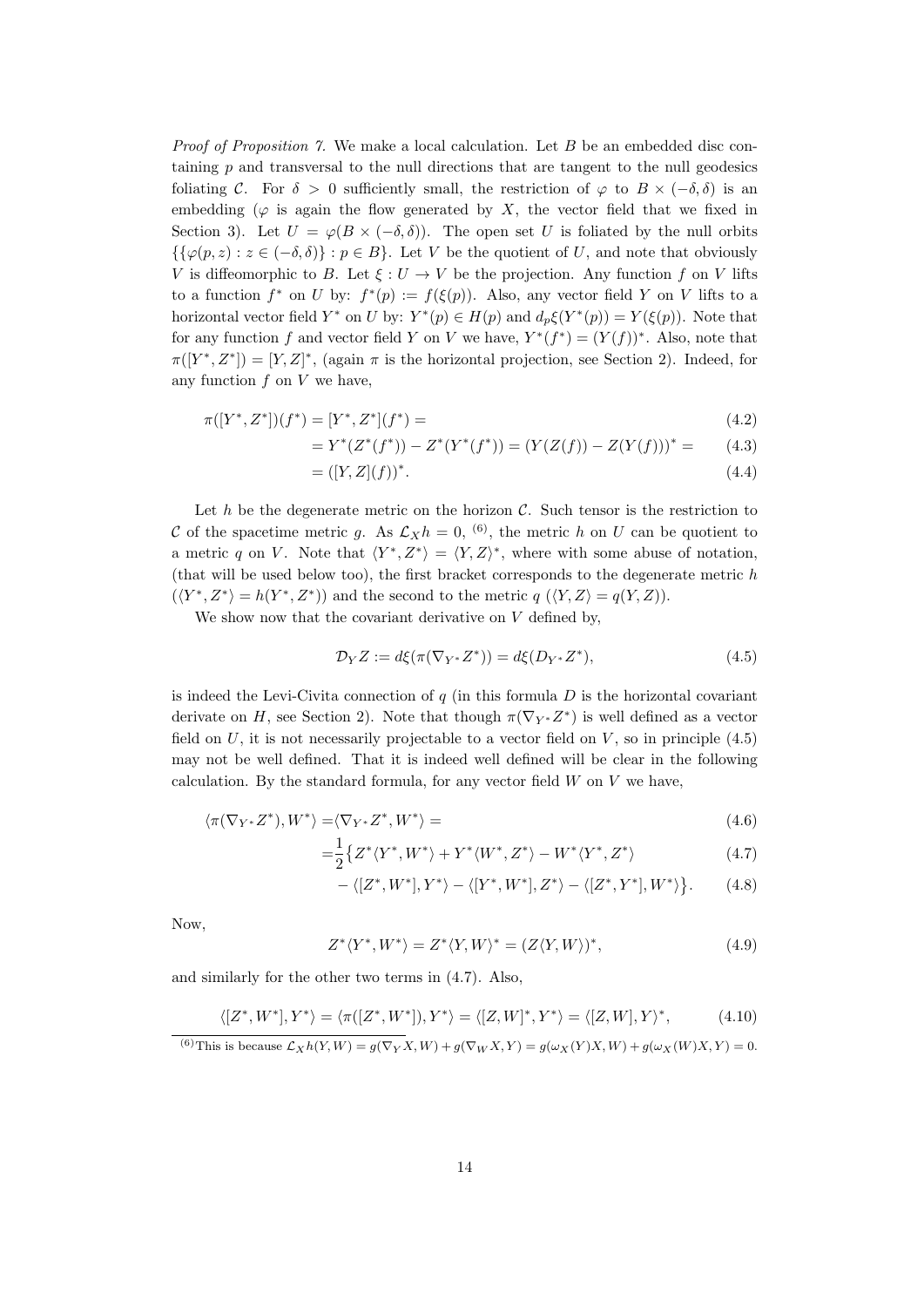and similarly for the other terms in (4.8). Putting all together we obtain,

$$
\langle \pi(\nabla_{Y^*} Z^*), W^* \rangle = \frac{1}{2} \{ Z \langle Y, W \rangle + Y \langle W, Z \rangle - W \langle Y, Z \rangle \tag{4.11}
$$

$$
-\langle [Z,W], Y \rangle - \langle [Y,W], Z \rangle - \langle [Z,Y], W \rangle \}^* = \tag{4.12}
$$

$$
=\langle \nabla_Y Z, W \rangle^*,\tag{4.13}
$$

where on the left hand side of  $(4.11)$  the covariant derivative is that of g and on  $(4.13)$ the covariant derivative is that of q. Thus  $D$  is the Levi-Civita connection of q.

Let now  $\gamma(s)$  be a horizontal curve, namely  $\gamma'(s) \in H(\gamma(s))$  for all s. Let  $\alpha(s)$  $\xi(\gamma(s))$ . Then, the calculation earlier shows that,

$$
d\xi(\pi(\nabla_{\gamma'}\gamma')) = \mathcal{D}_{\alpha'}\alpha'.\tag{4.14}
$$

Hence, if  $\gamma(s)$  is a horizontal geodesic on U, then  $\alpha(s)$  is a geodesic on V. So if  $\gamma : (-\epsilon, \epsilon) \to C$  is a horizontal geodesic on U then  $\alpha(s) = \xi(\gamma(s))$  is a geodesic on V with  $\alpha(0) = \xi(p)$  and  $\alpha'(0) = d\xi(v)$ . Conversely, if  $\alpha : (-\epsilon, \epsilon) \to V$  is a geodesic on V, with  $\alpha(0) = \pi(p)$  and  $\alpha'(0) = d\xi(v)$  then one can lift it to a unique horizontal curve  $\gamma(s)$ , with  $\gamma(0) = p$ ,  $\gamma'(0) = v$ , that will be the horizontal geodesic we are looking for.  $\Box$ 

Now note that  $|\gamma'|^{2'} = \langle \gamma', \gamma' \rangle' = 2 \langle \nabla_{\gamma'} \gamma', \gamma' \rangle = 2 \langle \pi(\nabla_{\gamma'} \gamma'), \gamma' \rangle = 0$ , and thus the norm of  $\gamma'$  is constant. A standard argument using the compactness of C then shows that any horizontal geodesic  $\gamma : (a, b) \to \mathcal{C}$  can be uniquely continued to a horizontal geodesic  $\gamma : (-\infty, \infty) \to \mathcal{C}$ , thus proving Proposition 4.

Let us move now to prove Proposition 6. Let us remain for some lines inside the context of the proof just made of Proposition 7. Let  $p_1$  and  $p_2$  be two points in U projecting into the same point,  $\xi(p_1) = \xi(p_2)$ . Let  $v_1 \in H(p_1)$  and  $v_2 \in H(p_2)$  projecting into the same vector,  $d\xi(v_1) = d\xi(v_2)$ . Assume that the norms of  $v_1$  and  $v_2$  (which are necessarily equal) is small enough so that the horizontal geodesics  $\gamma_1 : [0,1] \to \mathcal{C}$  and  $\gamma_2 : [0,1] \to \mathcal{C}$  starting from  $p_1$  and  $p_2$  with velocities  $v_1$  and  $v_2$  respectively lie inside U. Then,  $\alpha_1 = \xi(\gamma_1)$  and  $\alpha_2 = \xi(\gamma_2)$  are geodesics of V that have the same initial data and are thus equal. This shows that  $\xi(\gamma_1(1)) = \xi(\gamma_2(1))$ , or, equivalently,

$$
\xi(\overline{\exp}(p_2, v_2)) = \xi(\overline{\exp}(p_1, v_1)).\tag{4.15}
$$

Now, we claim that  $v_2$  is the horizontal parallel transport of  $v_1$  from  $p_1 = \varphi(p_1, 0)$  to  $p_2 = \varphi(p_1, z_2)$ . Indeed if we let  $V(z) \in H(\varphi(p_1, z))$  be the unique horizontal field over the null curve  $z \to \varphi(p_1, z)$  such that  $d\xi(V(z)) = d\xi(v_1)$ , and thus with  $V(0) = v_1$  and  $V(z_2) = v_2$ , then the claim follows by the computation.

$$
0 = \pi(\mathcal{L}_X V) = \pi(\nabla_X V - \nabla_V X) = D_X V - \pi(\omega_X(V)X) = D_X V.
$$
 (4.16)

In sum what we have shown is that, given  $p \in \mathcal{C}$  and  $v \in H(p)$ , there are  $\epsilon(p) > 0$  and  $\delta(p) > 0$  such that, if we let  $V(z)$  be the horizontal parallel transport of v along the null curve  $z \to \varphi(p, z)$ , then the family of horizontal geodesics  $\beta(z, s) : [0, \epsilon] \times [-\delta, \delta] \to \mathcal{C}$ , given as,

$$
\beta(z,s) = \overline{\exp}(\varphi(p,z), sV(z)),\tag{4.17}
$$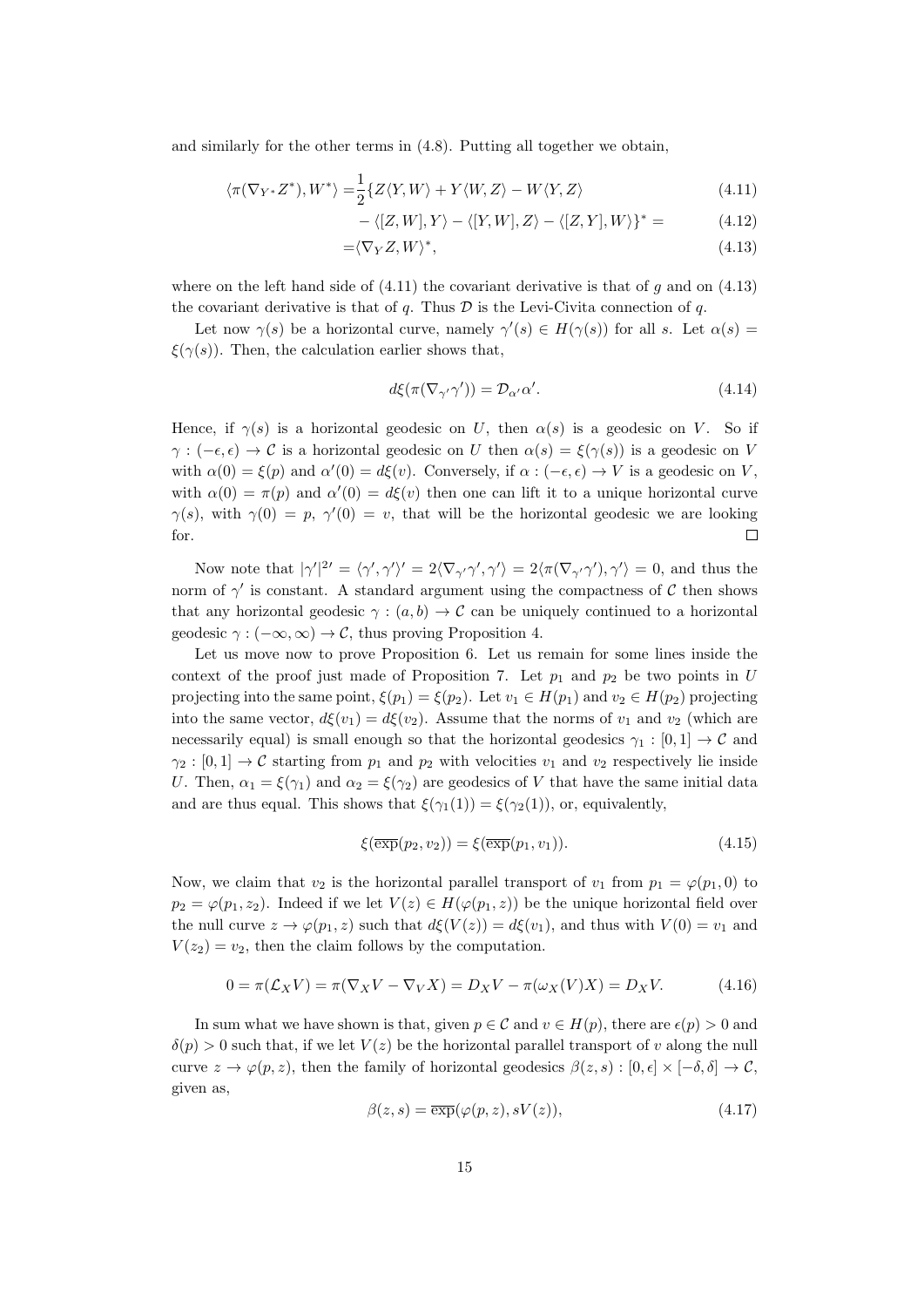all project into the same geodesic in  $V$ , that is,

$$
\xi(\beta(z,s)) = \xi(\beta(0,s)).\tag{4.18}
$$

Therefore the curves,  $z \to \beta(z, s)$  are all null, and the horizontal fields over them,  $z \to \partial_s \beta(z, s)$ , are all horizontally parallel. Of course, if  $\epsilon$  and  $\delta$  are small enough then  $\partial_z\beta(z,s) \neq 0$ , for all  $z \in [0,\epsilon]$  and  $s \in [-\delta,\delta]$ . Of course too one can chose  $\epsilon(p)$  and  $\delta(p)$  such that if p' is sufficiently close to p, then the same holds with  $\epsilon(p') = \epsilon(p)$  and  $\delta(p') = \delta(p).$ 

To prove Proposition 6 we will use what we know so far and make a simple continuity argument. Let  $p \in \mathcal{C}$  and  $v \in H(p)$ ,  $v \neq 0$  but arbitrary. Let again  $V(z)$  be the horizontal parallel transport of v along the null curve  $z \to \varphi(p, z)$ , for all  $z \in \mathbb{R}$ . Let  $\beta(z,s) = \exp(\varphi(p,z), sV(z))$ , for all  $s \geq 0$ . We will show that  $\partial_z \beta(z,s)$  is null and different from zero for all  $z \in \mathbb{R}$  and all  $s \geq 0$ . This is clearly enough to prove the proposition. Observe that  $z = 0$  doesn't play any particular role, so it is enough to prove that that  $\partial_z \beta(0, s)$  is null and different from zero for all  $s \geq 0$ .

Let  $s_*$  be the supremum of the  $s_1 > 0$  for which there is  $\epsilon = \epsilon(s_1) > 0$  such that for all  $s \leq s_1$ , we have: (i) the curves  $z \to \beta(z, s)$  are null, and  $\partial_z \beta(z, s) \neq 0$  for all  $z \in [0, \epsilon],$  (ii) the fields  $z \to \partial_s \beta(z, s)$  along the curves  $z \to \beta(z, s)$ , are horizontally parallel. By what was proved earlier we have  $s_* > 0$ . If  $s_* = \infty$  we are done. So assume  $0 < s_* < \infty$ .

Let  $s_1 = s_* - \delta$ , for some  $\delta > 0$  that we will chose soon. Let  $p_1 = \beta(0, s_1), v_1 =$  $\partial_s\beta(0,s_1)$  and let  $\beta_1(z,s) = \overline{\exp}(\varphi(p_1,z), (s-s_1)V_1(z))$  where  $V_1(z)$  is the horizontal parallel transport of  $v_1$  along  $z \to \varphi(p_1, z)$ . Then, it is direct that from (i) and (ii) and the fact that  $s_1 < s_*$ , that there is a function  $z_1(z) : [0, \epsilon(s_1)] \to \mathbb{R}$ , with  $z'_1(z) \neq 0$  for which we have  $\beta(z, s) = \beta_1(z_1(z), (s - s_1)V_1(z_1(z)))$ , when  $s_1 \leq s < s_* + \delta$ .

But as shown earlier too, if  $\delta > 0$  is sufficiently small, there is  $\epsilon(\delta) > 0$ , such that: (i') the curves  $z \to \beta_1(z, s)$  are null with  $\partial_z \beta_1(z, s) \neq 0$  for all  $z \in [0, \epsilon(\delta)],$  (ii') the field  $z \to \partial_s \beta_1(z, s)$  along the curves  $z \to \beta_1(z, s)$ , are horizontally parallel.

It follows from the paragraphs above that for  $z \in [0, \epsilon(s_1)]$  and for s in the interval  $s_1 = s_*-\delta < s < s_*+\delta$  we have  $\partial_z\beta_1(z,s) \neq 0$ , hence  $\partial_z\beta(z,s) = \partial_z\beta_1(z_1(z),s-s_1)z'_1(z)$ is null and different from zero, and, furthermore,  $\partial_s \beta(z,s) = \partial_s \beta_1(z_1(z), s - s_1)$  is horizontally parallel. We reach thus a contradiction, having assumed  $s_* < \infty$ . Thus  $s_* = \infty$  and the Proposition 6 is proved.

Aknowledgments. We would like to thank Oliver Petersen and Piotr Chrusciel for their tight comments on the original manuscript.

#### References

- [1] P. T. Chrusciel and A. D. Rendall. Strong cosmic censorship in vacuum spacetimes with compact, locally homogeneous Cauchy surfaces. Annals of Physics, 242(2):349–385, September 1995.
- [2] S. W. Hawking and W. Israel, editors. General relativity. Cambridge University Press, Cambridge-New York, 1979. An Einstein centenary survey.
- [3] James Isenberg and Vincent Moncrief. Symmetries of cosmological Cauchy horizons with exceptional orbits. Journal of mathematical physics,  $26(5):1024-1027$ , 1985.